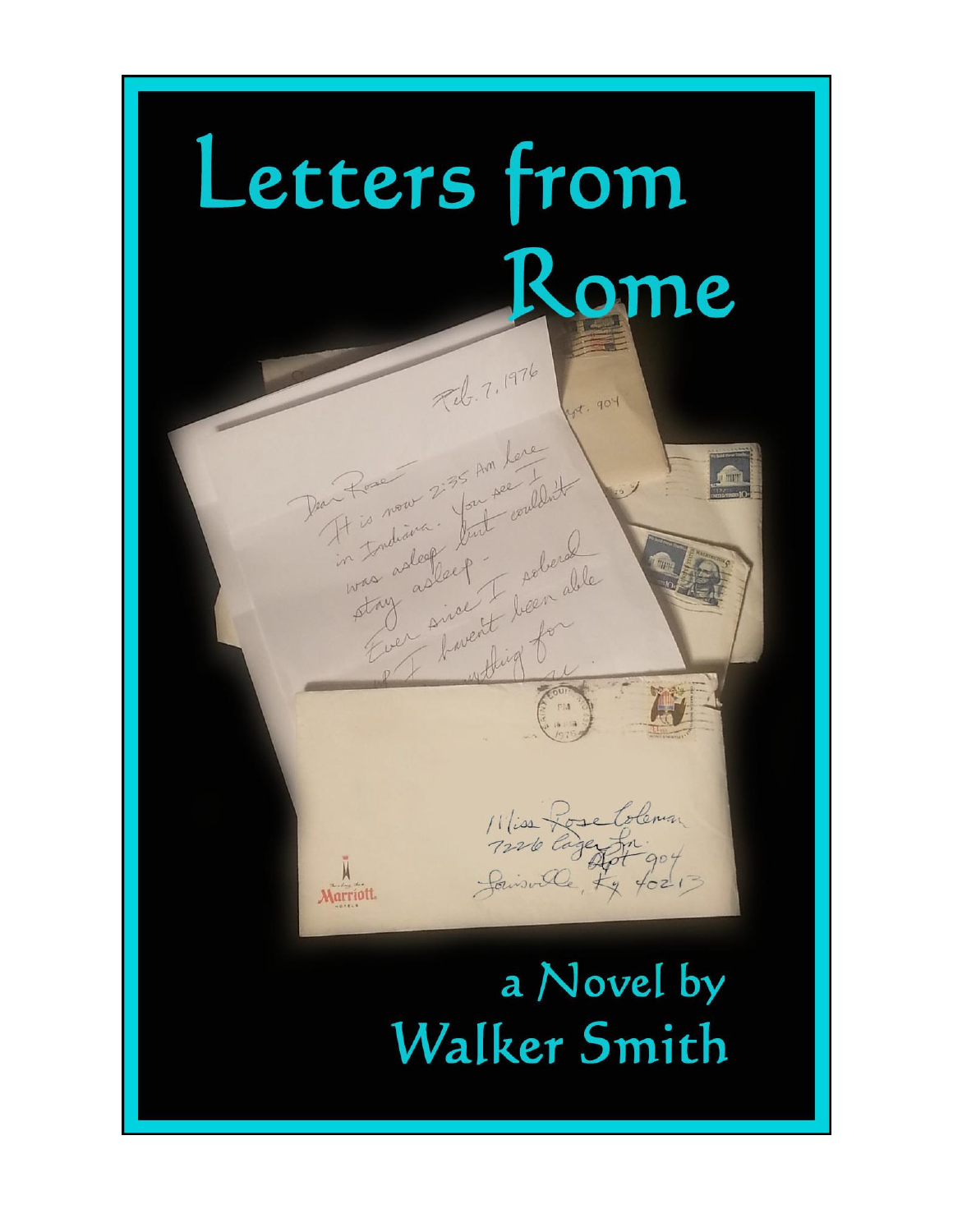*LETTERS FROM ROME* Copyright © 1999 by Walker Smith Published by Sonata Books, LLC Printed in the United States of America ISBN 978-0-9904996-0-2

All rights reserved. No part of this book may be reproduced (except for inclusion in reviews), disseminated or utilized in any form or by any means, electronic or mechanical, including photocopying, recording, or in any information storage and retrieval system, or the Internet/ World Wide Web without written permission from the author or publisher.

For further information, you may contact the author at: www.walkersmithbooks.com or by email at: *walkersmithbooks@gmail.com*

*Cover concept/design* Walker Smith, David Williams, and Jerome Davis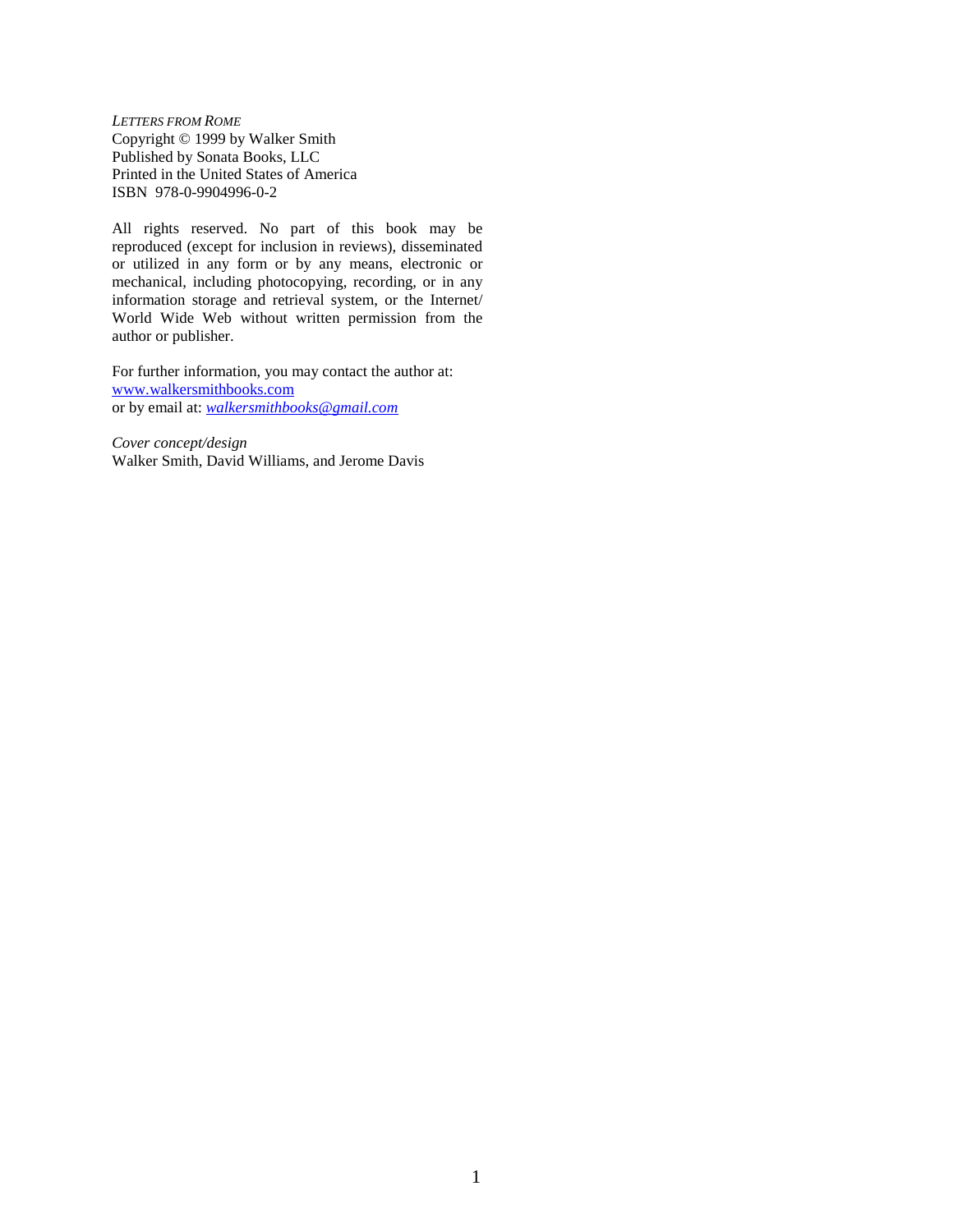## **1974**

## **Chapter 2**

*Lady:*

*Please give your name and telephone number to Anthony, the ball-boy. I want to talk to you. —Rome*

I was standing in my bathroom thinking of Rome and staring critically at myself in the mirror as the bathtub was filling up. I sighed, took off my robe, and eased myself into the tub.

After listening to Rome Lewis's voice over the telephone for two weeks, the prospect of hearing it in person was making me a brain-dead zombie. Rome Lewis had the deepest bass voice I had ever heard in my life. Believe me, Barry White had nothin' on this brother. And if that wasn't enough, his conversation was infinitely more fascinating than what I'd been hearing from the young brothers in Louisville, who thought that every female's name was "baby." Although I had to admit I wouldn't mind hearing the word "baby" come out of Rome Lewis's mouth.

Oh, hell. I would have to start thinking about his mouth. Not just full and luscious, but the most symmetrical lips I'd ever seen. So then I couldn't even concentrate on the mechanics of taking a bath for thinking about kissing him. But at least it was becoming clear why I was so nervous. I had never experienced the voice and the face simultaneously before. I had seen him in person only twice, and neither time presented an opportunity for conversation.

The first time I saw him was at the airport where I worked at the Information Desk. I had been hired after two months of nonstop job interviews following my graduation from Grant High School—a school I had only attended for two months.

I had been born and raised and schooled in New Orleans, but when my father's employer promoted him, it meant a transfer to Louisville, Kentucky. I had no choice but to go with him, since Mama had died and there was nobody who could afford to take me in. So I sulked through what was left of the last semester at Grant and graduated with a bunch of strangers.

Before my eighteenth birthday, I was already in hot pursuit of a job. My plan was to make enough money to move back to New Orleans, where all my memories and real friends still lived. Although my Daddy's job took us to Louisville, New Orleans was still home to me. I couldn't wait to get back to the Crescent City—the gumbo, the music, second-lining in the streets, and non-stop parties during Mardi Gras time. But most of all, I needed to be where I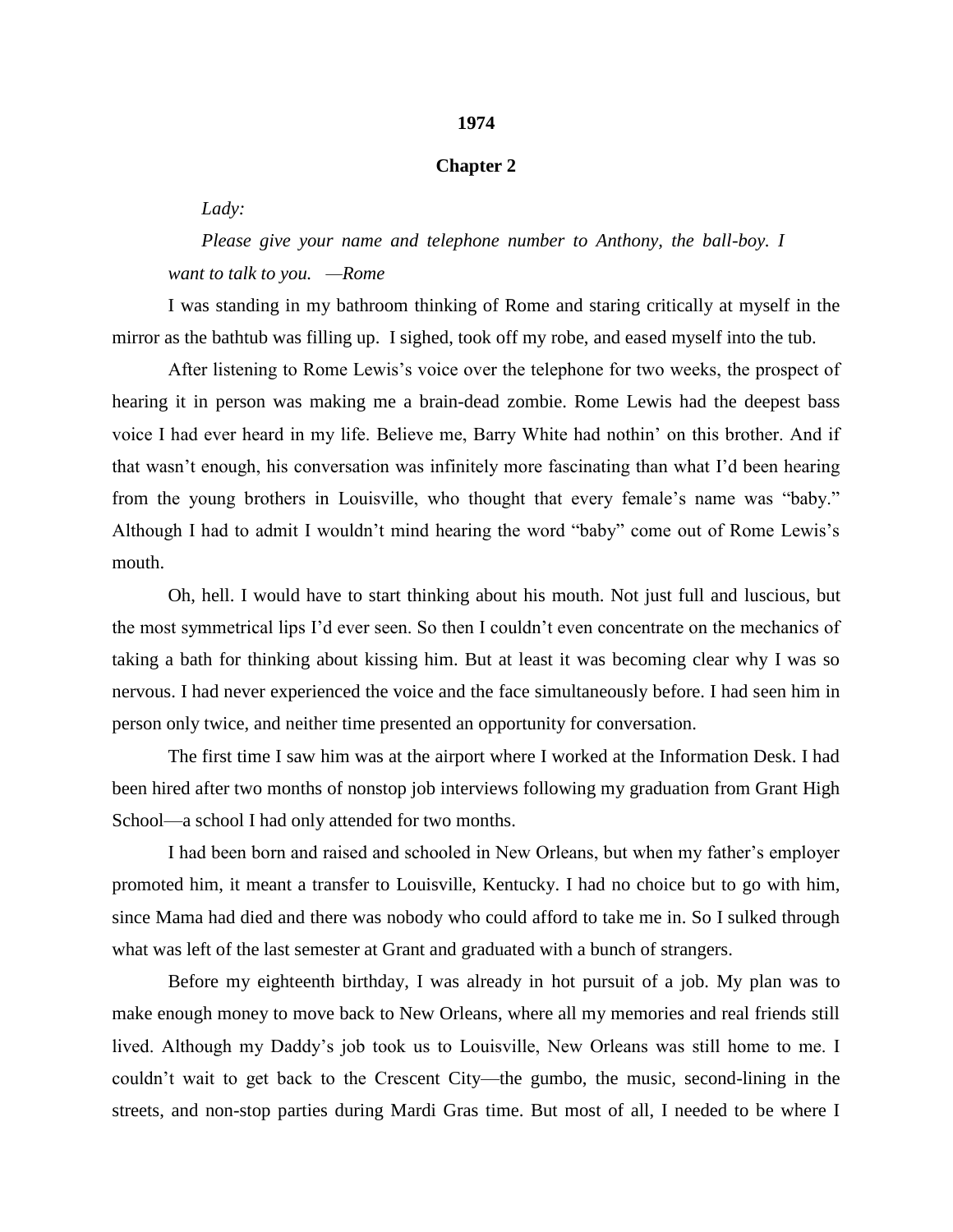could feel Mama and my brother Frankie near me. For some reason, their presence wasn't as strong in Louisville.

The information clerk job at Standiford Field had been a longshot. I had only lived in Louisville a short time, so how much information could I have possibly have? So when I got the "you're hired" call I was shocked. But armed with my airport maps, airline schedules, and notepads filled with reminders, I quickly became a walking Encyclopedia of information. Plus I'd always been talented in the area of faking my way over the rough spots. So after a month and a half on the job, things were going pretty well.

That's when Rome walked into my life.

It was one of those boring midweek afternoons that made my shift seem like an eternity. I was penned inside my tiny booth wearing my cheesy uniform with that mandatory green scarf strangling my neck when a herd of giants suddenly lumbered past me. As I looked up from the stack of schedules I was correcting, my eyes widened. The only basketball team I had ever seen was the New Orleans Jazz, but that was on television. In person, the only players I'd ever seen were the comparative runts on high school teams. I noticed one of the giants looking at me, so I averted my eyes, suddenly remembering that it was rude to stare.

But when they were a few yards away, I snuck another peek. They had congregated near the baggage carousel and they were a colorful group. Over half of them were brothers sporting nicely groomed afros, bell-bottomed slacks that must have taken yards of material to make, and wide-lapelled shirts in blinding colors. A few carried leather jackets over their arms. The white players were also dressed in disco regalia, only their hair was cut in "shags."

Remember the seventies?

Anyway, I kept looking over while pretending not to, but when I spotted the tallest player, my mouth dropped open. He looked about eight feet tall (platforms, if you can believe that) and he was wearing a full-length white fur coat. I wasn't even accustomed to seeing women wearing fur coats—not in Louisville. And certainly not in October. And the only fur-coatwearing man I'd ever seen was our neighbor's uncle, who came to town for Mardi Gras one year. Somebody must've told him that a red-fox fur coat was the hippest thing goin' in the French Quarter, 'cause that's what he had on when he walked out to get in the car. And honey, he was struttin'! My brother Frankie and I took one look at him and couldn't figure out whether to laugh at him or ask him for his autograph. We finally decided he must be a pimp.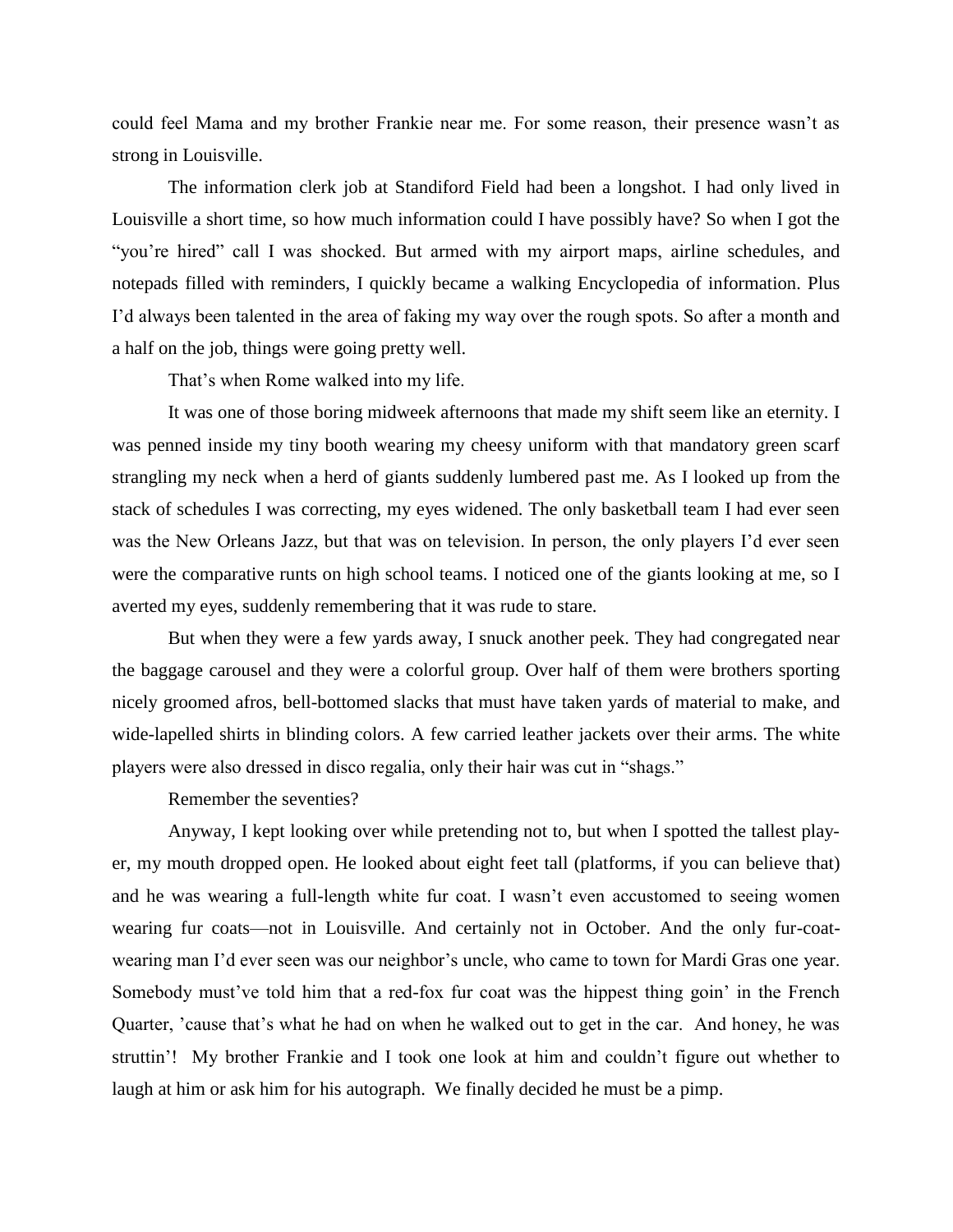It took considerable effort to force my eyes away from the eight-foot giant and back to my schedules, but I did it. Then, as the baggage carousel began humming, I became aware of a presence in front of my counter.

"May I help you?" I asked without looking up.

"Oh, yeah. I bet you could do a lot to help me, baby," a throaty male voice said.

Three of the giants were standing there, and I felt my face catch fire. Then I heard a barrage of awkward mumbling: "Uh, uh, hello*…* uh—" I groaned internally. It was me.

Not exactly cool under pressure. My tilting mind did a quick stumble back to the cartoon days of my childhood. The heat from that blush made me feel like the "Human Torch" from the Fantastic Four. You know the one—he'd foil the villains by hollering "flame on!" and then igniting himself and everything around him.

The middle giant was looking me up and down like I was a hamburger, hot off the grill.

"I need some information, sweet thang," he said. "I need the name and telephone number of this fine little information lady I just met. Can you help me?"

"Sweet thang" clanked in my ears.

The man to his right laughed and leaned closer to me. "Hi, Red. I'm Eddie Roth. Forget this clown, 'cause see, you were meant for *me*. I'll treat you right, all day and all night."

I frowned. What was it with these mack-daddies? I hated being called "Red." You know my complexion isn't *that* light—not in the official definition of "light-bright-redboneded-Pinky-Johnson" light. Just a light enough brown to turn an annoying shade of brick red when I get embarrassed. And unlike some of my Louisiana cousins, who were still suffering from that tired color-struck psychosis, I had never taken "Red" as a compliment. And don't call me "Pinky" unless you want to get socked in the eye.

So as I stood there feeling nervous and offended and yeah, okay, *red*, Eddie Roth extended his hand, but the third man swatted it away with a scowl.

"Be cool, Ed! Let her make up her own mind." Then he smiled at me like some form of salamander. "You want some tickets to tonight's game, Foxy Mama? Just say the word."

Oh, Lord. The "Foxy Mama" line. My blush thawed and my eyes narrowed to two slits. But blush or no blush, I had no idea what to say to these panting hounds. Two American Airlines skycaps were passing my counter, and I gave them a pleading look. They slowed down for a second, but then just laughed and moved on. I was about to try my vocal cords again when a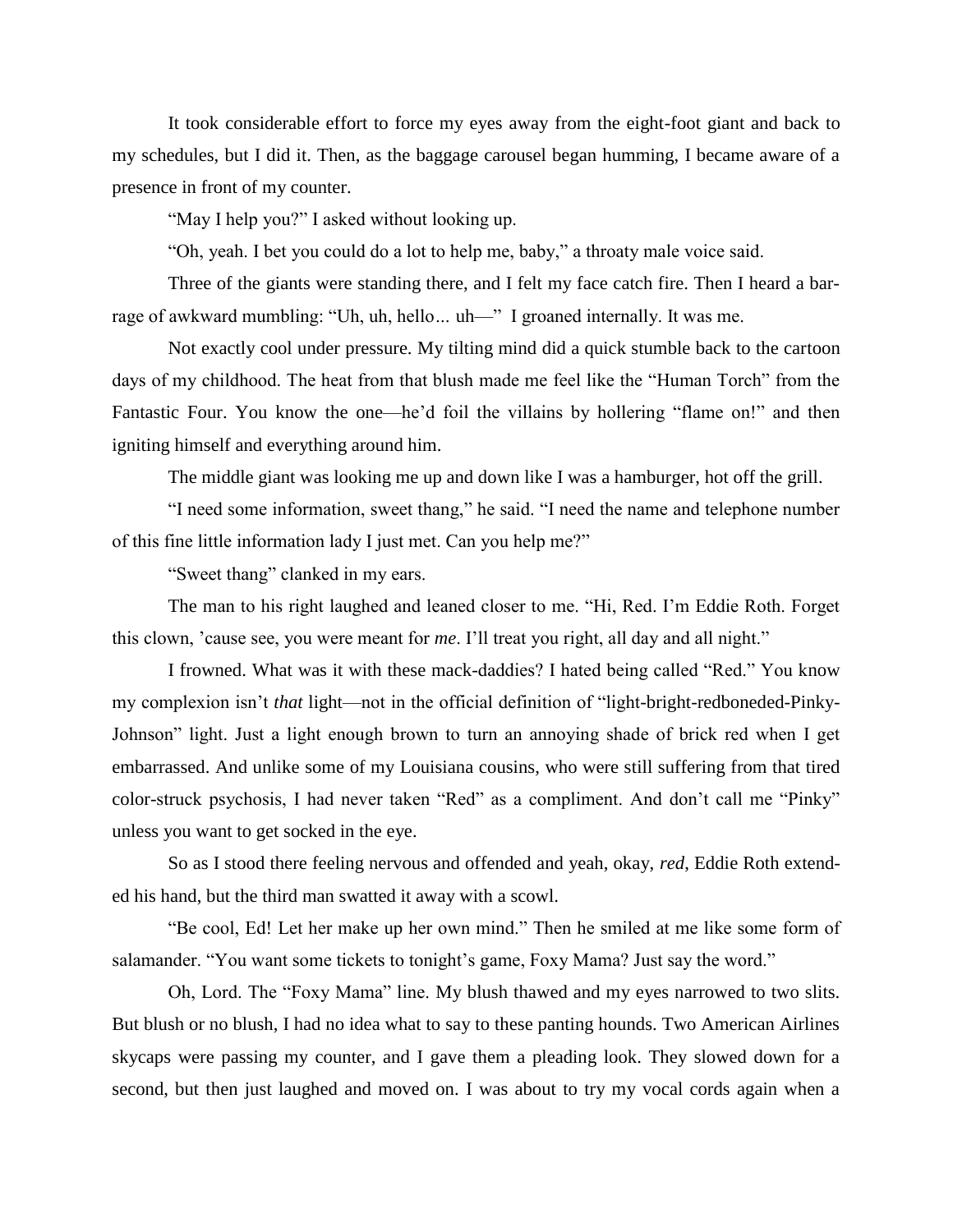fourth man sporting a black leather apple-cap appeared. And he was even taller than the three I was already trying to deal with. I was about to crawl under my counter when he grabbed the arm of the one who called himself Eddie. Eddie made a face like a ten-year-old boy who had just had his candy taken away, but then he laughed and moved away from my counter, with the others following behind him.

I let out a sigh of relief, and my rescuer turned and smiled at me as he touched the brim of his cap. Like a little salute. Now *that* was cool.

\*\*\*

Within a week, all my curiosity about the giants was satisfied. It seemed I was the only airport employee who didn't know about Louisville's pride and joy, the Kentucky Colonels of the American Basketball Association. Even my wayward buddy Shelly, whose only heartfelt interest was drinking, knew about the team, and she had never been much of a sports fan. But her newest boyfriend Sidney Rifkin had season seats, so Shelly quickly became something of a Kentucky Colonels expert. I knew she'd love hearing about my encounter with the giants.

"Oh, yeah, girl," she told me, "the season's just gettin' started so you're gonna be seein' a lotta teams comin' through. But that must'a been the Colonels! Artis Gilmore—he's the center always be wearin' his ermine coat. Shoot, girl! You should'a been happy they were hittin' on you! You could'a gotten some free tickets."

I rolled my eyes at her. "Yeah, right, Shelly. Sump'm tells me those tickets wouldn't have been exactly free."

But I must admit I was a bit fascinated. At least fascinated enough to take Shelly up on her offer to go with her to one of the games when Sidney had to work late one night.

\*\*\*

My most vivid memory of that first game was the way the court looked from our not-sohot seats. Shelly's boyfriend wasn't exactly rich, season tickets or not. I'd seen NBA games on television with my brother when we were kids in New Orleans, but a live game was vastly different. The lights in Freedom Hall were blindingly bright, and seemed to nudge my energy level like a pot of coffee. Maybe it did that to the players too. I sat there feeling like Dorothy must've felt when she first got to Oz. No, make that Toto. I was a tiny, insignificant speck in that giant coliseum full of colorful faces, noise and tangible, jangling excitement. As I sat there soaking up the new experience, the Colonels trotted out to center court amid the cheers of the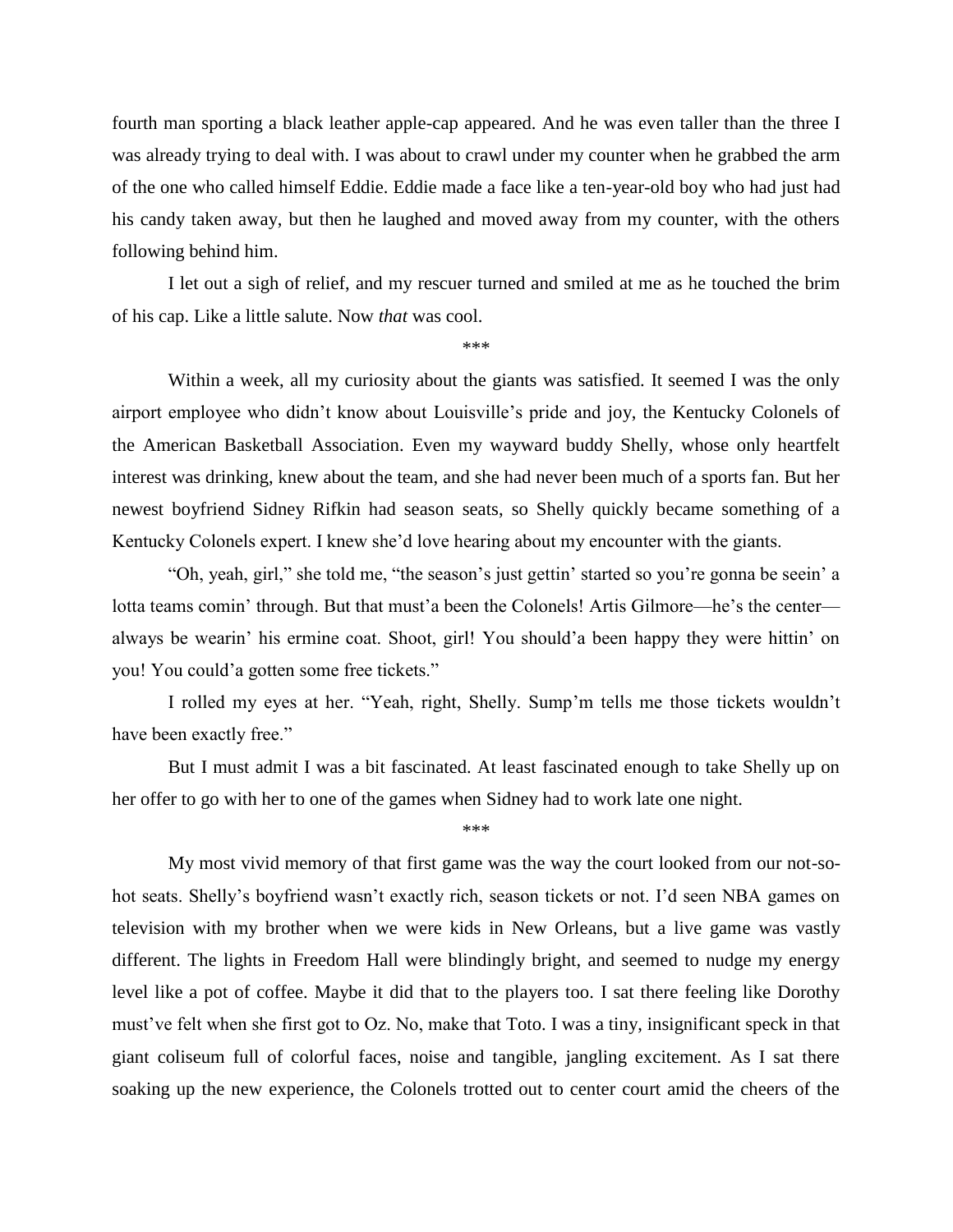home crowd. They all wore warm-ups in the team colors of red, white and blue, and began executing drills of shooting and rebounding—something Shelly called "shootaround." Minutes later, the opposing team made their appearance and received the expected boos.

"Well, everybody's out there now," Shelly informed me between gulps of beer. "See? That's the Virginia Squires. Ever since they traded Dr. J to the Nets, they pretty much suck, so this shit ought'a be a beatdown. Okay, Rose. So, which ones were the brothers who hit on you?"

I squinted. "Not from this distance, Shelly! I'd need binoculars. Shit! Make that a map."

"Well, maybe we'll go down for that horse show or whatever the hell it is after the game. Then you can get a good look at the players and maybe—"

"It ain't a horse show, Shelly. The announcer said it's supposed to be a raffle. And I got no desire to see those giant three stooges again anyway—with their tired lines." We grudgingly stood up for the "Star Spangled Banner."

"Three *fine* stooges, I bet," she laughed. "That's why you were stutterin', huh?"

I shook my head at her, but couldn't help thinking about that fourth man with the cap the nice one. "Well, maybe we can go down and see," I said. "Just for a minute—"

But Shelly didn't hear me. "Oooh, shit, girl! I wish they'd get Al Green or Natalie Cole or somebody decent to sing this 'oh-say-can-you-see' bullshit. This old no-singin' bitch is tired!"

The game got underway and the little bit of basketball knowledge I had learned from my brother gradually came back to me. Shelly downed her usual mind-boggling number of beers and cheered drunkenly when the Colonels prevailed 141-120. All in all, we had a good time.

The instant the final buzzer sounded, Shelly sprang from her seat. "Girl, if I don't get my ass to a bathroom right now, I'ma embarrass myself. I'll get wit'chu downstairs."

"Shelly! Don't you dare leave me! I don't know where to meet you. Downstairs *where*?"

But Shelly was already pushing her way through the crowd. "Down by—I don't know… Hell! Wherever they're sellin' that damn horse, girl," she shouted over her shoulder.

"Raffle," I mumbled. "It's a raffle, Shelly." I cursed her out under my breath and began to shuffle down the stairs with the crowd. Just as I reached the main floor, a voice boomed through the nearly empty coliseum announcing the horse raffle. Again, I followed whoever was in front of me until I saw a group of people standing near the team dressing room. A beautiful bay horse stood calmly before the crowd and some bald man in a leisure suit began regaling us with bloodline information. After listening to him drone for a few minutes, I began craning my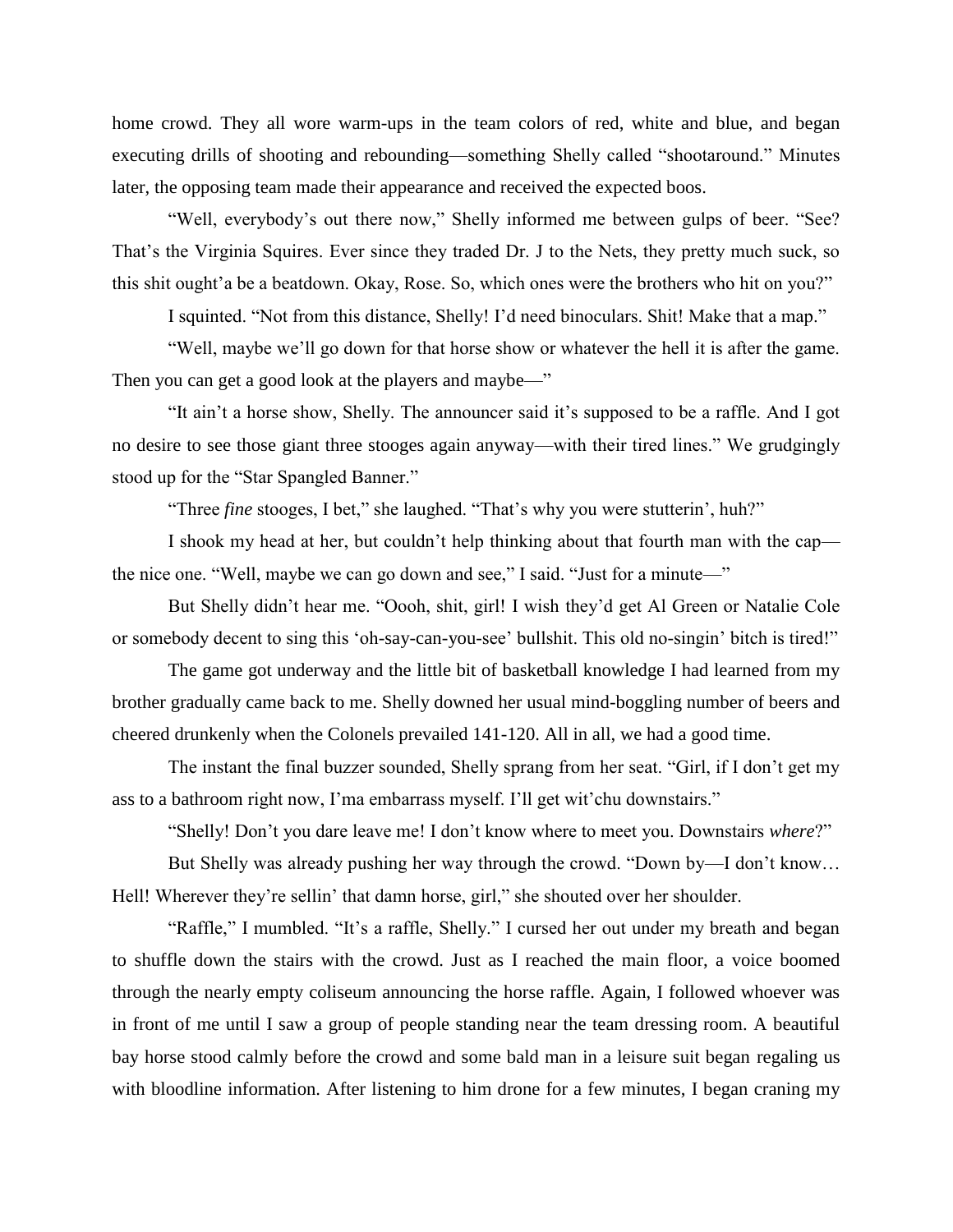neck for some sign of Shelly. *Probably trying to bribe the concession man to give her some more damn beer*, I thought. I had just made up my mind to go looking for her when the players began drifting out of the dressing room door. The second one out the door looked familiar.

"Oh my God!" I muttered. It was Eddie Roth—the guy who had called me "Red" at the airport. He also turned out to be the high scorer of the game I had just seen. But he didn't even notice me. He was busy with a group of four giggling girls wearing the official uniform of the groupie: tight jeans, platform heels, and tube tops. I'm not kidding. Every one of them. I laughed and looked around for Shelly. But my eyes froze on a lone tall figure standing near the exit. It was Man Number Four from the airport. The polite one. And he was staring right into my eyes.

I tried to look away, but couldn't. The term "eye contact" suddenly held new meaning for me. I couldn't even move. From several yards away, a complete stranger had stunned me nearly to tears, and I wondered if I was dreaming. This was deep, probing, heart-pounding eye contact that said, *I've known you for a thousand years. You know that our spirits are restless for our bodies to catch up with this reunion. So come to me, and let me hold you in my arms again—the way I did a million midnights ago.*

You know. *That* kind of eye contact.

I don't remember how I found the strength to break that stare, but I finally did. When I looked up again, he had vanished. All six-feet-nine inches of him. So I stared at the space he had just occupied until a mysterious feeling of embarrassment swept over me. I realized that a darkskinned teenage boy was standing beside me, watching me curiously as I tried to re-conjure my dream man. The boy was about my height and wearing warm-ups bearing the team logo. One of the ball-boys. He smiled and handed me a note. I unfolded it and read.

*Lady:*

*Please give your name and telephone number to Anthony, the ball-boy. I want to talk to you. —Rome*

*P.S. I apologize for those fools at the airport.*

I looked at Anthony, who handed me a pen and waited patiently, as if gathering the telephone numbers of potential bed-partners for the players was one of his regular duties as a ballboy. It occurred to me that it was probably his number-one duty. As I wrote out my name and the shaky-looking digits of my telephone number, I told myself that I shouldn't be doing it. I gave Anthony a crooked smile, shrugged, and handed him the note. Despite the fact that this kid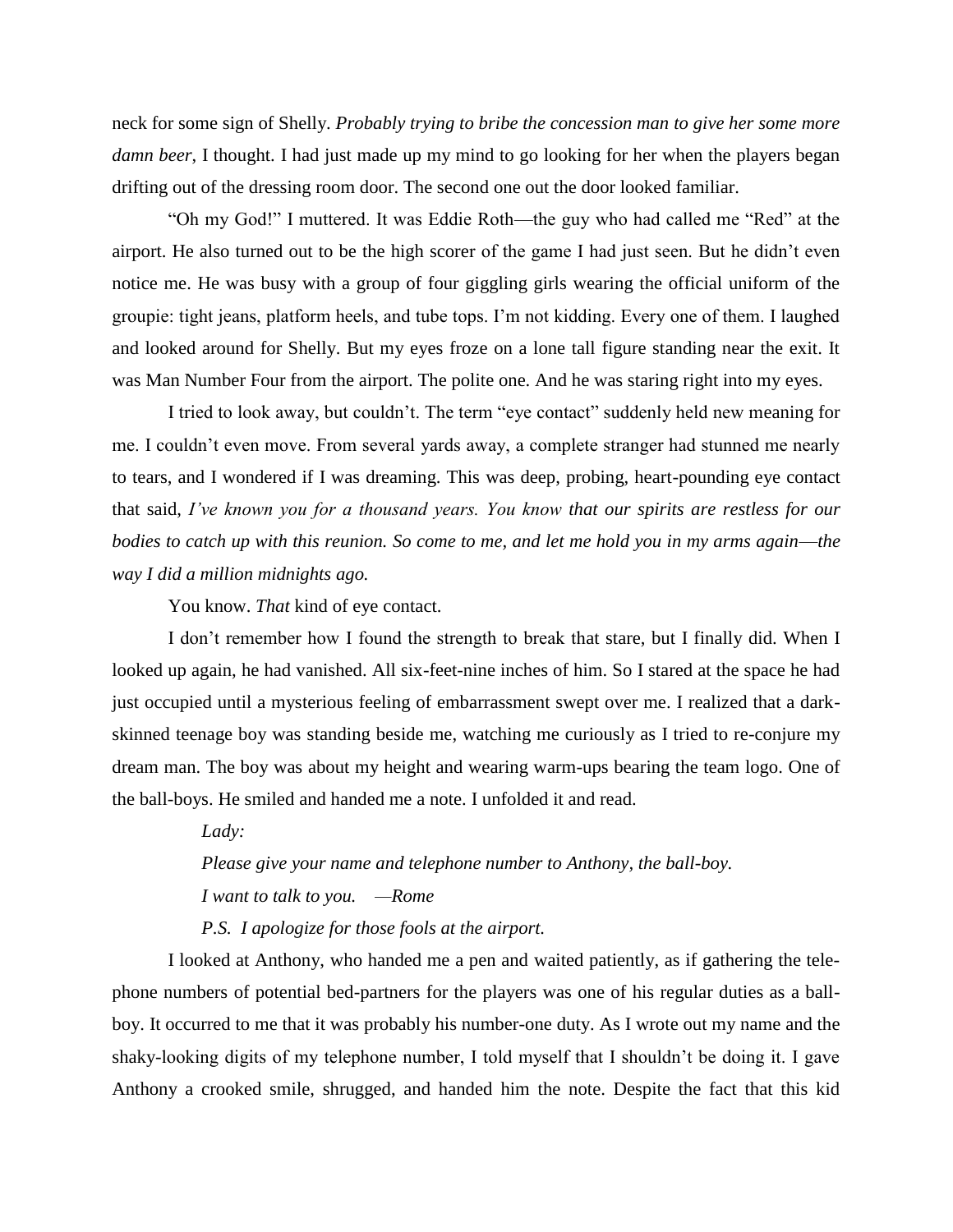couldn't have been more than fourteen, he smiled back at me knowingly. "Rome's a real nice dude," he said, and pocketed the slip of paper that would change my life.

\*\*\*

The call came two days later—at 9:00 a.m. on a Sunday. I was still asleep.

"Hello?"

"Good morning, uh, Rose?"

That heavy voice woke me up. "Yes," I croaked. "This—this is Rose."

"Do you know who this is?"

"No," I lied.

"This is Rome. Rome Lewis."

"Oh, hi." I'm sure he saw through my nonchalant pretense, but he didn't laugh or anything. "I guess I didn't really think you'd call," I said, stifling a yawn.

"Now why would you think that?"

"I don't know. I—I guess I just felt a little foolish adding my phone number to your list."

"I don't have a list. I hope you don't think I'm like Eddie and those other fools who were harassing you at the airport."

"Well, you ain't throwin' wolf lines at me, at least."

He chuckled. "You looked scared to death."

"I was. They acted like they wanted to eat me up."

"You're perceptive. You might not believe this, but they usually get results with that foolishness. It was nice to see a young lady shoot 'em down for a change."

"Well, I think it was you that shot 'em down. And by the way, thanks."

"Happy to be your hired gun. 'Cause you looked like you needed help. So, uh, did I wake you? You sound like you were still asleep."

"You could tell, huh?"

"Mm-hmm. Your voice has that sexy still-in-the-bed sound to it."

"That's 'cause I am."

"You are? What—sexy?"

"Huh? Oh, no! I—I'm still in the bed… I mean. That's what I meant—"

I felt a hot blush creep up my face, and thanked the Lord that he couldn't see me.

"Mmmm."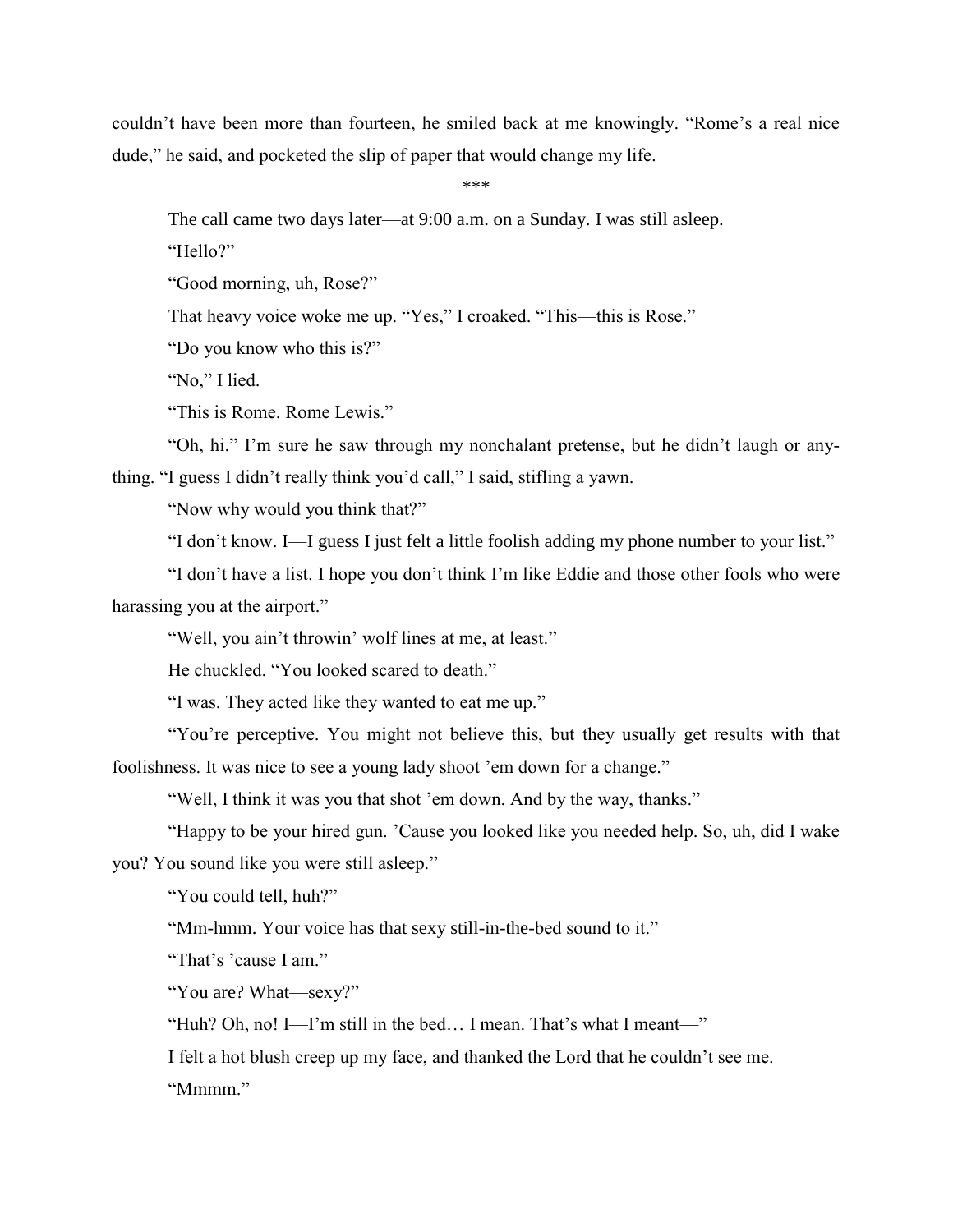"Hello? You still there, uh, Rome?"

He laughed—a deep, lazy rumble—and I fell in love with the sound of it. "Yeah, I'm still here. You sound uncomfortable sayin' my name. Just say it."

"Well, okay. Rome."

"Say it again."

"Why?"

"I just wanna hear you say my name."

"Rome. Okay? Rome. It really is a nice name. Different."

"My mother got to travel to Italy once when she was young and she never forgot Rome. So when she had me, she named me after the Eternal City."

*Oh, hell*, I thought. *He's from some uppity rich family. Wonder what he'd think if he knew I'm still wearin' clothes from the Goodwill and eatin' day-old donuts for supper?*

Then for some dumb reason I blurted out, "So, Italy, huh? Your Mama must'a been rich."

That deep, relaxed laugh again. "My Mama—rich? No, little lady. The white folks she worked for were rich. They took her along to Italy to watch their kids. But on her off-days, she wandered around seein' the sights like any other tourist. Hey! What'chu got planned for today?"

That's when I rolled over on my side and my book fell, pulling the cord of the phone and knocking the receiver onto the floor. I nearly fell out of bed trying to retrieve it.

"Oh, Rome! Sorry. You still there?"

"Yeah. What happened?"

"I dropped the phone. My book got tangled up in the cord—" *Oh, damn! Now he'll think I spend my Saturday nights at home with my nose in a book, like some boring wallflower!*

"What book?" he asked.

"Oh… just, uh, *Invisible Man*. I—didn't feel like goin' out last night."

The truth was, I couldn't afford a Saturday night cover charge, but he didn't need to know that.

"*Invisible Man*?" he said, sounding a bit surprised. "Ralph Ellison, huh? That's one of my favorite books. So you like to read?"

"Well, yeah. Sometimes. When I'm home."

"Oh. When you ain't out bein' a party girl, huh?"

"Well, no. But I do like to dance."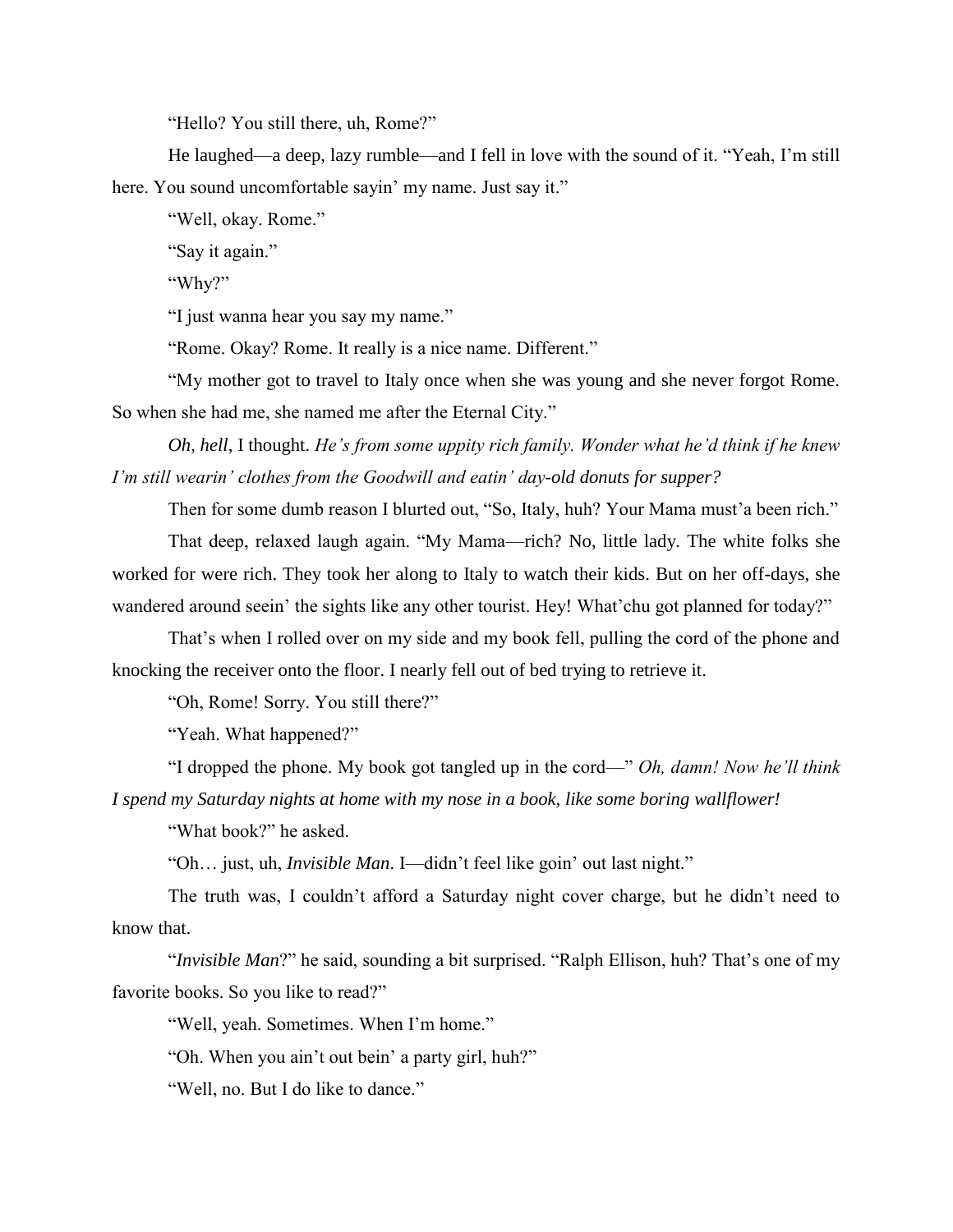I didn't tell him that I only liked to dance on Wednesdays—no cover charge.

"So, what was I askin' you? Oh, yeah. What'chu got planned for today?"

"Well, I don't know my way around too good yet. I only moved here a few months ago." "From where?"

"New Orleans."

"Uh-huh! So, don't tell me—you one'a those Louisiana Creole folks?"

"Please." I rolled my eyes disdainfully. "Don't mistake me for one of those uppity, triflin' roon people."

"Roon people? You're gonna have to explain that one to me, little lady."

"You know—like quadroons, octoroons—I got a few pasty-lookin' cousins who try to get away with that mess—always runnin' around talkin' 'bout 'I got a quarter Irish blood' or 'I'm one-eighth Swedish' or 'my family is descended from British royalty, ya know—one-sixteenth, on my Mama's side' and all that kind'a silly mess. Please. Like anybody cares."

Rome was laughing at my sarcastic roon impressions. "Sorry to break it to you, little lady, but hey. You might not be one those triflin' roons, but you ain't exactly a full-blooded African either."

"I know that. But who is anymore? White folks took care'a that once and for all during slavery. But my grandmother—she had the right idea. When my brother asked her about that roon business one time when we were still little, she sat us both down and straightened us out, but good. She said, 'Roon, huh? Y'all been listenin' to them fool children a'your Aunt Rita and Uncle Charles, ain'tcha? All that roon nonsense! Y'all know what kind'a roons y'all are? Blackaroons. You a couple'a little blackaroons. And that's the only kind'a roon y'all need to be worryin' about."

Rome laughed. "Oh—okay, Miss Blackaroon," he said. "You sound like you got your head on straight. So did your brother turn out cool too?"

"Mmm. Y-yes." It was the only word I could manage, and it left an awkward silence hanging in the air.

"Uh-oh," he said. "You got kind'a quiet there. Hope I didn't ask the wrong question—"

"Well see, it's just that my brother is… gone." I hoped Rome understood my meaning, because I still couldn't bring myself to use the word "dead." Not about Frankie and Mama. I tried to make it clearer. "His name was Frankie."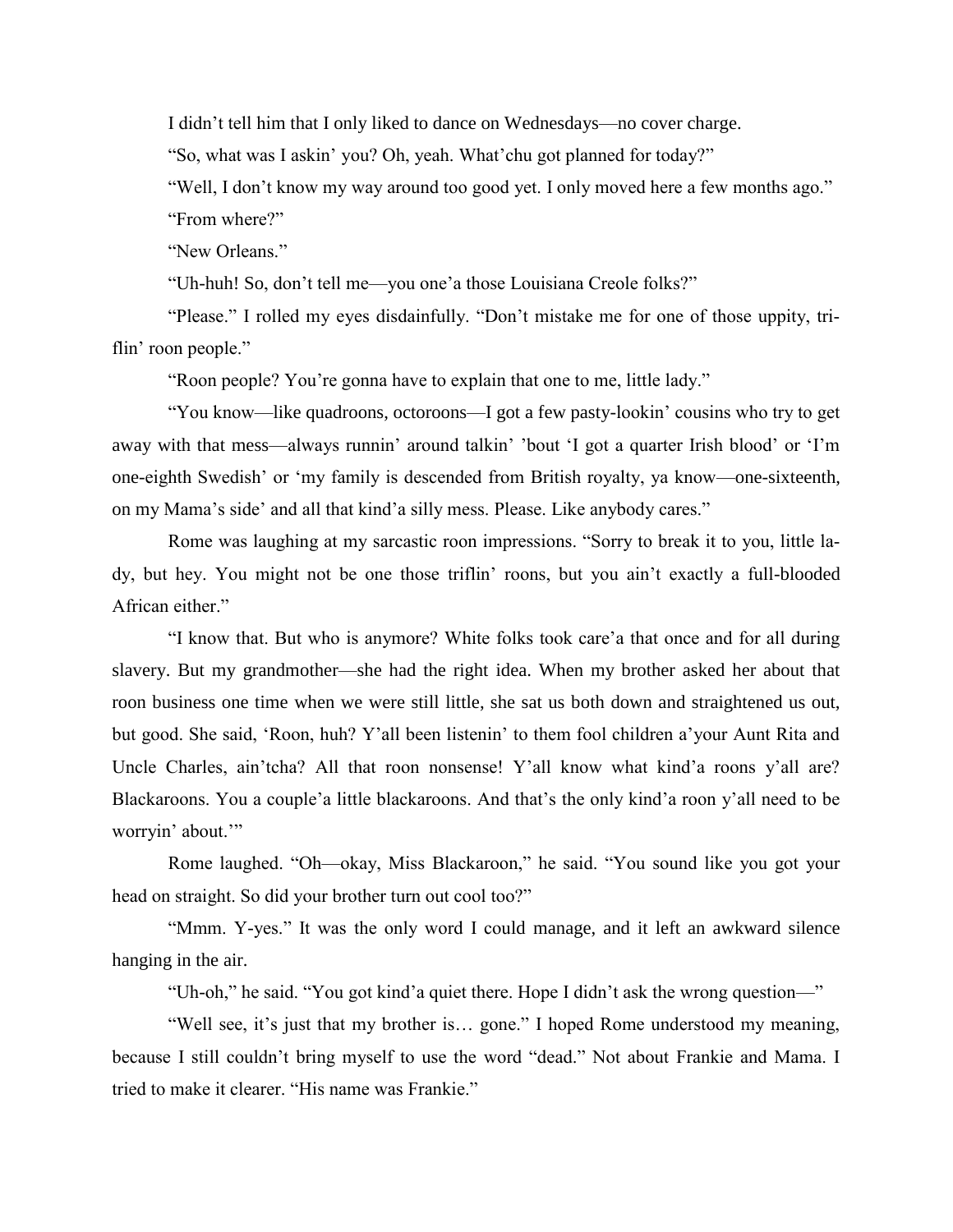"Oh, Rose. I'm so sorry. Recent?"

"Four years ago. But it feels recent. See—he just couldn't make it back from Vietnam."

"Oh, man," he groaned. "I'm so sorry. I really am."

"It's okay. You didn't know. Did you—did you ever have to go over there?"

"Well no—see, I—"

I knew that I had made him uncomfortable, so I cut him off. "Oh, Rome, I'm sorry. I didn't mean to make you feel bad for not goin'. I wish nobody had to go. I was a big protester, even when Frankie was still there."

"Yeah?"

"Hell yeah. I mean, I was just a dumb kid, but I got it into my head that if I carried enough signs and hollered with everybody, then they'd send Frankie home. Well, they sent him home, all right. In a box."

"Hey, little lady, we don't have to talk about this if you don't want to."

"No. It's okay. I learned a lot from those anti-war hell-raisers. I found out that no matter what war it is, those rich white men in Washington sit around in their suits and send all the poor folks' kids off to die so rich folks can get richer. And Frankie was one of those front line pawns. I'm *glad* you didn't go, Rome."

"Well, it was close. I was playin' ball at Santa Clara University and makin' pretty good grades, but I think it was that high draft number that saved me. I guess I was one of the lucky ones. So what about the rest of your family? Any other brothers or sisters?"

I sensed that he was trying to shift the conversation away from death, so I hesitated in answering his question. "Well, no. Just me and Frankie and Mama and Daddy. But Mama passed last year, so it's just me and Daddy left. And we're not gettin' along too good these days, to tell you the truth."

"Why's that?"

"Well, when his job transferred him out here to Louisville, I didn't want to come. We fought and fought about it, but he won. New Orleans was too full of bad memories for Daddy. Too much death, he kept sayin'. But I wanna go back someday."

"No bad memories for you?"

"No. I like to remember Mama and Frankie. And they feel like they're in New Orleans. You know—alive somehow."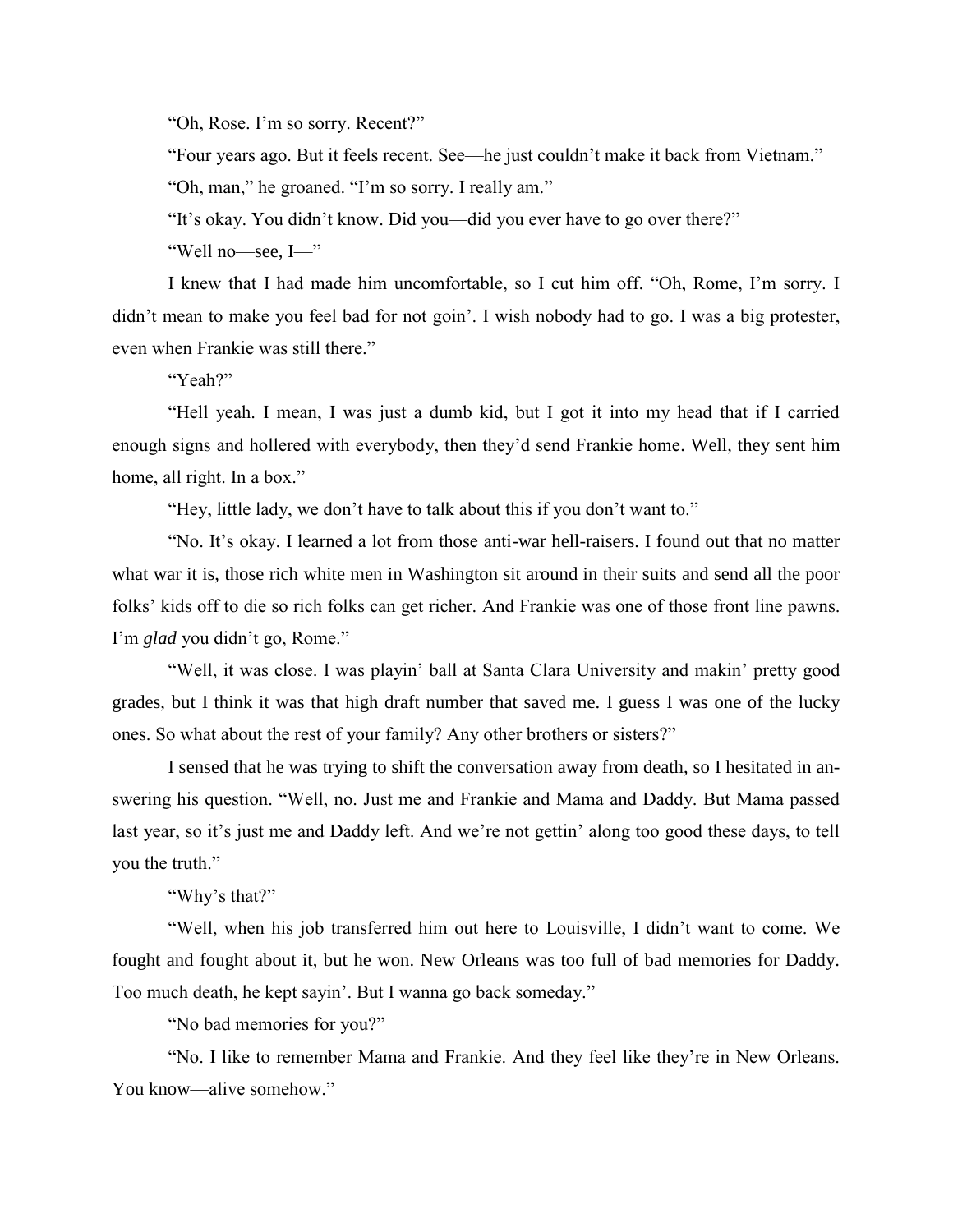"Well, maybe that's where their spirits feel comfortable."

"That's what I told Daddy! 'Cause Mama was born and raised there, and so was Frankie. That's where we had all our fun, and I *am* going back… someday."

Rome sighed. "You know, you're a pretty strong young lady. You've been through a lot for your age. I was twenty-four when my Mama passed, and I thought I'd never get over that."

"I know. It's hard. I guess it's the hardest thing to lose somebody you love."

"Yes, it is."

After a long silence, I felt the need to cheer him up. "So, what were we talkin' about before all this painful stuff anyway?"

"Mmm. I don't know. Oh, yeah. You were tellin' me how you didn't know your way around Louisville. But you know, you still ought'a get out and enjoy the nice weather. The weather's still good down there, isn't it?"

"Down—here?"

"Oh, man! I forgot to tell you I'm calling from Indiana. We've got a game tonight with the Pacers."

I tried to hide my disappointment. I had been under the impression that he was asking me out. "Oh. Well, the weather's still nice. Maybe I'll go out for a while."

"We're on a two-week road trip. I'll probably call you from Denver. We'll be out there day after tomorrow."

"Well, sure. If you want to."

"I want to. I don't have anybody to talk to out here. Well, not anybody with any sense. You see, I pretty much keep to myself on the road and just listen to my music. I might read a book sometimes, but I'm *always* listenin' to my music."

"*Your* music?"

"Oh, yeah. I don't go anywhere without my music. My bags are full of tapes."

"What kind of music do you like?"

"Oh, I guess it's a toss-up between jazz and some of the mellower R&B stuff. Right now I'm diggin' on the Chi-Lites. Been playin' them since last week. You know that song 'Have You Seen Her?'"

"Oh, yeah. That one's pretty."

"That one reminds me of you."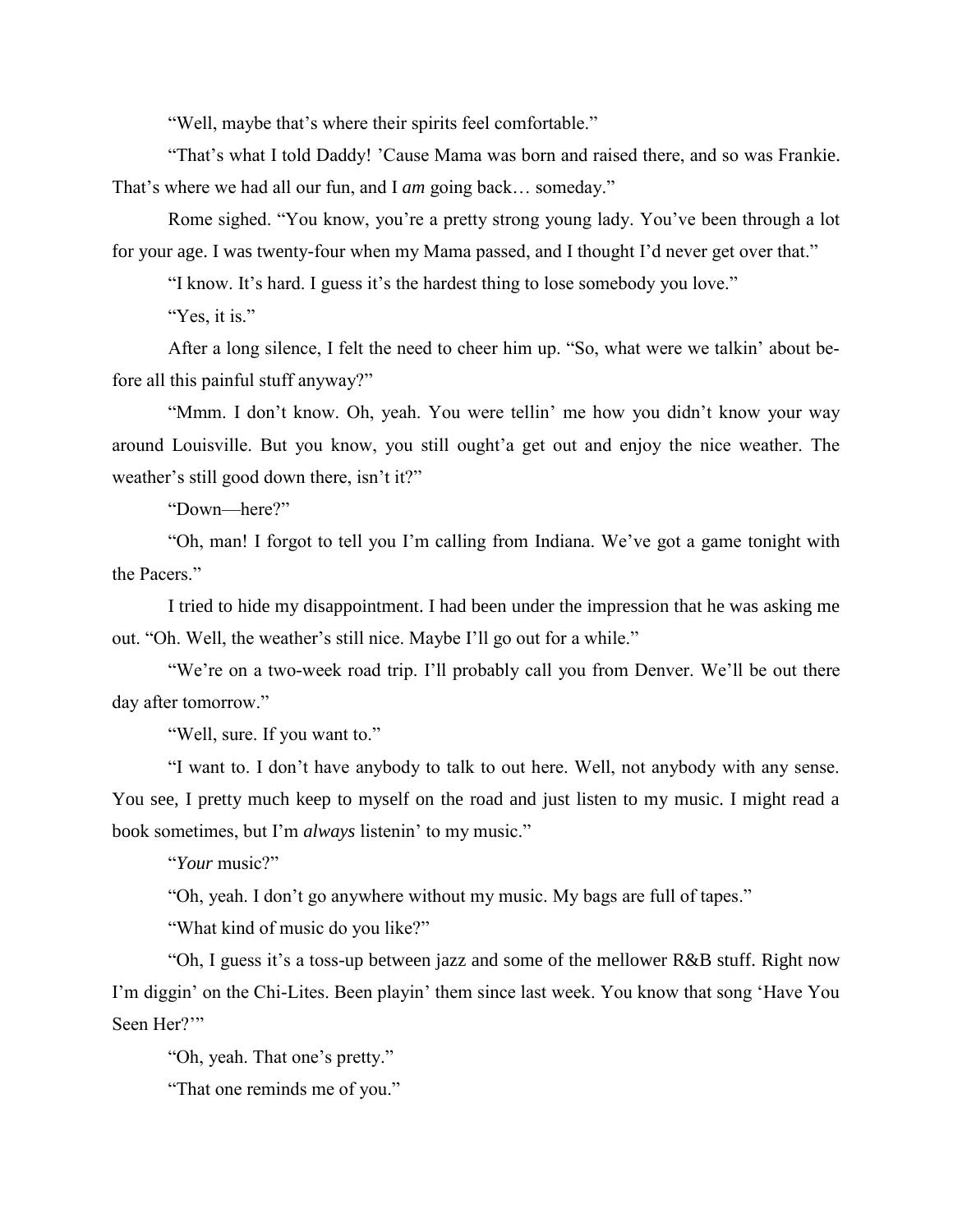I was grinning so hard my face hurt. "Really? Why?"

"Well, it's all about a brother who lost his girl—she broke his heart—and it makes me think of you."

"Why? I sure didn't break your heart. Like I really could." I got the uneasy feeling that he was making fun of me.

"You could. Believe me."

"Please. You don't even know me."

"But I want to. For some reason, I really want to."

"Why? If you think I'ma break your heart?"

He laughed again, but it sounded warm, not mocking. "I'll take my chances, little lady.

Listen, I gotta go now. It's almost time for practice."

"Okay. Uh… Rome?"

"Mm-hmm?"

"I'm glad you called."

"Me too. Stay sweet and I'll call you from Denver."

\*\*\*

Two weeks after that first phone call, there I was trying to prepare myself for an actual face-to-face date with Rome Lewis. I'd cleaned up my ratty little apartment until it looked as snazzy as it was ever going to look. It wasn't until I climbed into the tub that my ability to function normally just shut down. Even after I had stopped re-running all our telephone conversations in my mind, I couldn't seem to get out of the tub. I guess it must have been the coldness of the water that finally snapped me out of my mental flat line. I finished my bath and dried off. Racing into my room, I grabbed the alarm clock. "Seven fifteen!" I screamed at the ceiling. "Damn! He'll be here in half an hour!"

I knew I had to concentrate: "Okay. Get dressed. You've done this before… Arms in armholes of sweater. Head goes into the big hole at the top. Wait. Okay. Stop. It might be a good idea to put on a bra first*…*"

I'm not kidding. That's the way it went.

I somehow got myself dressed, complete with underwear, jeans, my only good sweater that wasn't from the Goodwill, and shoes. I was just about to run the hot comb through my hair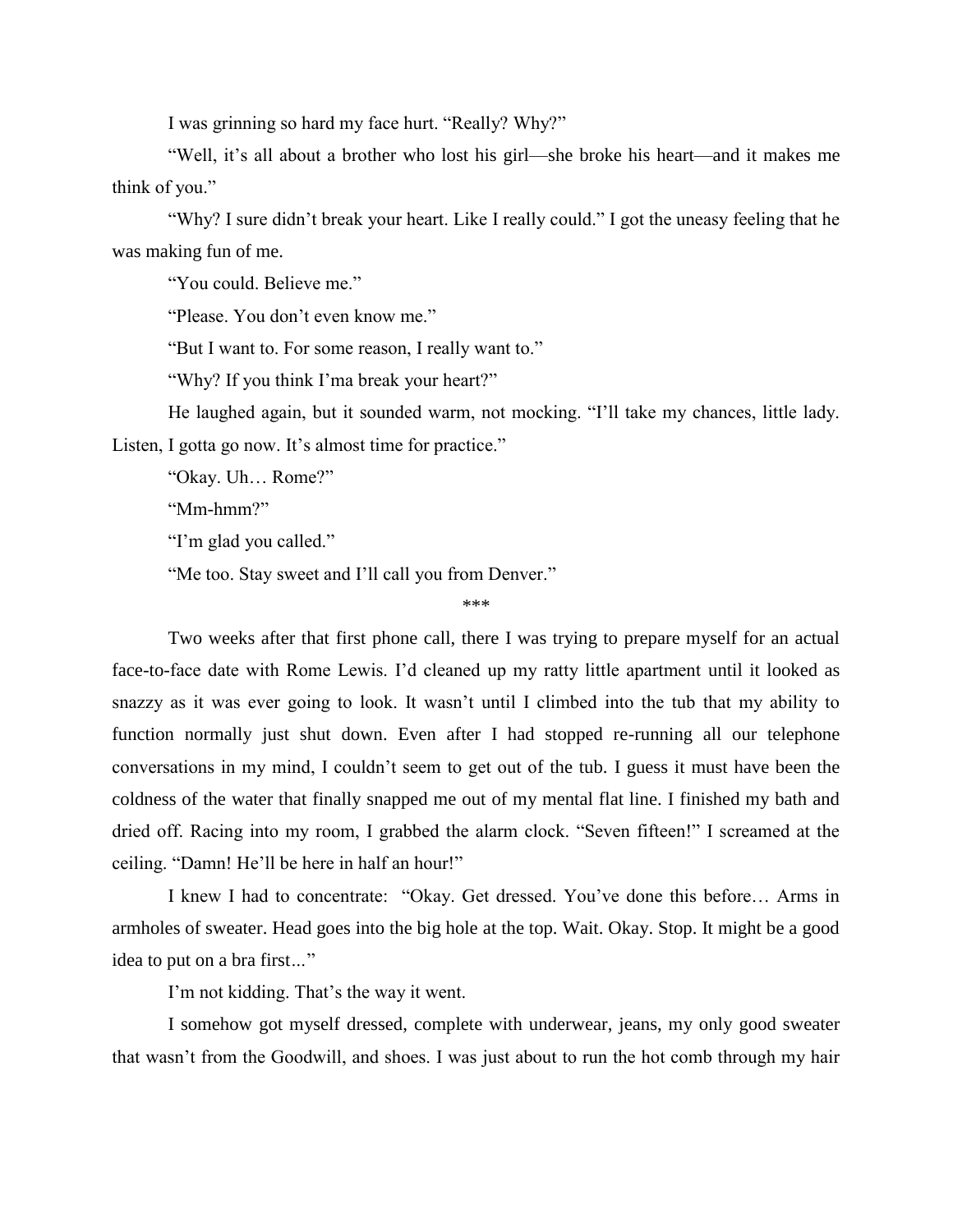one more time when the doorbell rang. I froze, of course. Thank the Lord, the second ring snapped me out of my stupor.

I opened the door, and there he was. And I forgot how to breathe. It wasn't just the way his towering height filled the doorway—he was just so magnificent up close—short, neatly groomed afro, long sideburns and a perfectly sculptured Fu-Manchu. His face looked as if it had been carved from some flawless chunk of rich, dark wood—and then polished. He ducked his head slightly as he stepped inside—the instinctive habit of a man too tall for small-thinking architects. I stepped back to let him in, and prayed that he couldn't hear my pounding heart in the closeness. He paused, facing me for a beat or two, and I looked up to the spot where most men's eyes would be. But I saw only that irresistible dimple in his chin and realized that the top of my head didn't even reach it. And I was wearing four-inch platforms!

The lamplight in my small living room highlighted the planes and angles of his face as he moved toward the sofa, and again I noticed the richness of his coloring. Images of dark velvet and satin merged in my mind with memories of Mama stirring pots of chocolate pudding on the stove, and my mouth watered. My expression must have given me away, because he gave me an amused smile—wide—like he wanted to laugh at me. I couldn't even be embarrassed because the smile revealed the surprise of two more dimples at the corners of his mouth. He finally spoke.

"Hello, little lady."

Little lady. Guess all females would be little ladies to him. *I've got to get past his height*, I thought. Not an easy trick when a man overpowers a room the way Rome Lewis did. But it wasn't his height that made me so nervous, although it was certainly intimidating. After two weeks of long, late-night telephone conversations with him, I was convinced that he was intelligent, witty, respectful but verrry sexy, and down to earth, all with no apparent effort. I never caught him trying to impress me with some tired line, and he seemed genuinely interested in my views and philosophy—or whatever I had in my eighteen-year-old mind that passed for philosophy. And he seemed to understand me in an almost intimate sort of way. After a while we could practically finish each other's sentences. That is, when he wasn't surprising me with some worldly observation about life. Sometimes we wouldn't talk at all; we'd just listen to his music. I'm sure his phone bills were astronomical, but he always shushed me when I mentioned the expense. In short, the brother was perfect. At least so far.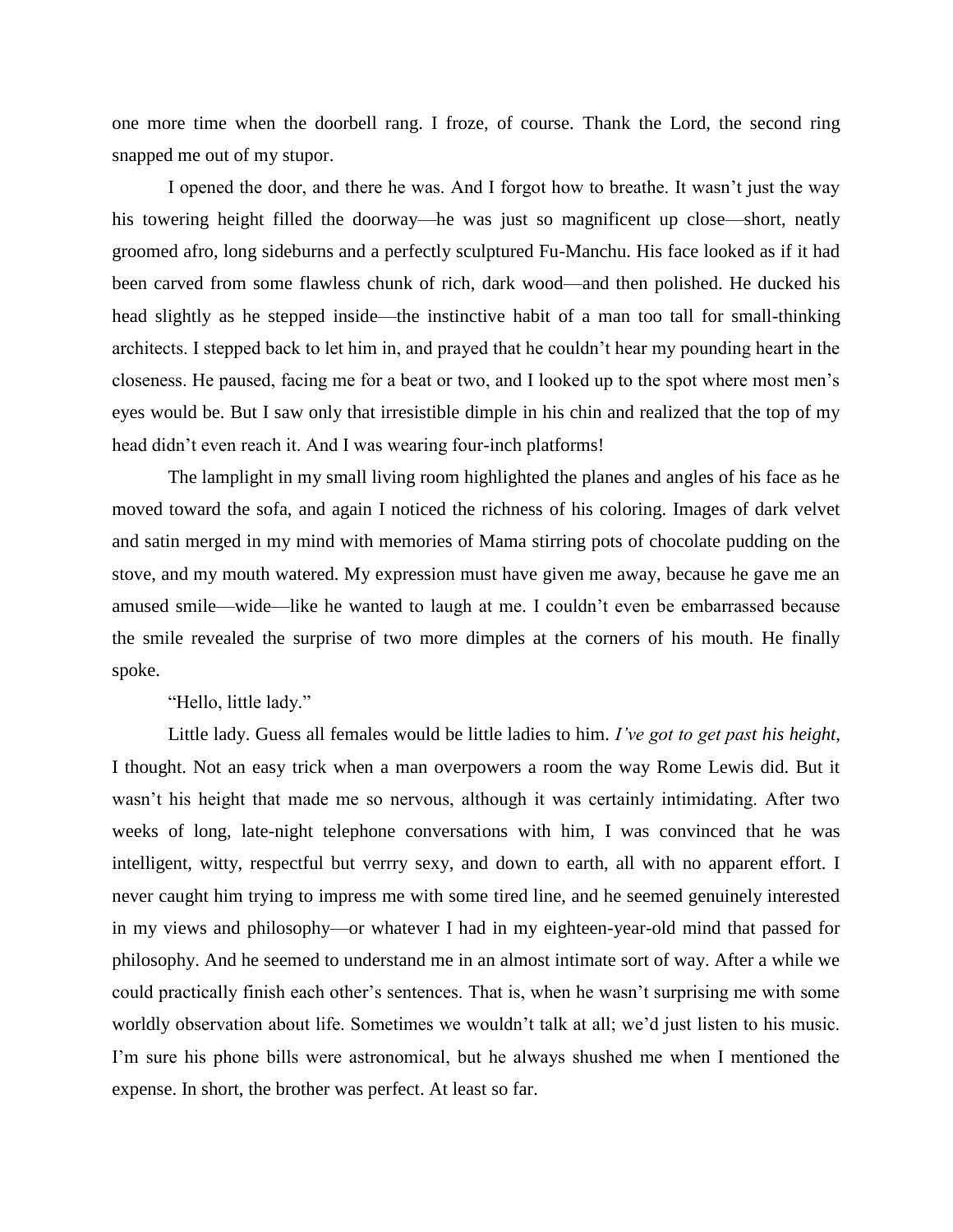I smiled and managed to maneuver my shaky legs—knocking knees and all—over to the sofa where I boldly sat down next to him. A real accomplishment. Deciding that I'd better respond to his greeting before he thought I'd gone mute, I took a deep breath and said, "Hi. I—I, uh—" *Great,* I thought miserably. *I can walk. I just can't talk.* My eighteen years of life had not prepared me for Mr. Right. Not yet. Wasn't there something about kissing a gang of frogs before the prince comes along?

I must have looked tragic, because he reached over and touched my cheek lightly. "You're a little nervous, aren't you?"

I nodded and felt my face heat up. "I don't know why—"

A deep laugh rumbled from his throat. "I'm nervous too. It's different face to face, huh?"

A gentleman. How perfect could this brother be? His confession loosened things up and I laughed. "It sure is. I couldn't stop runnin' my mouth on the phone, and now I can't think of what to say to you."

"Well, then. Why don't you put on an album and we'll let the music do the talking till we think of sump' to say."

"Oh! Okay. Good idea."

I sprang to my feet and wondered why I hadn't thought to put on the new O'Jays and Dramatics albums that had practically wiped out my last paycheck. But they were an investment, because I knew Rome loved ballads. During the past two weeks of telephone conversations, I could always hear slow, soulful music playing in the background of whatever hotel room he was in. "You like this song?" he'd ask me. "Wait a minute. I'll turn it up." It was apparent that the man was wild for all the crooner groups like the Dramatics, the Moments, the O'Jays, and the Chi-Lites. There was something boyish and charming about the way he took possession of their music by calling it "his" music.

My bottom-of-the-line speakers could hardly do justice to the power of Eddie Levert's raw emotion as he sang "You've Got Your Hooks In Me," but Rome didn't seem to care.

When I heard him sigh and begin humming along, I slipped three more albums out of their jackets and stacked them on the turntable. Yeah. Atmosphere.

"That's the only way I can relax anymore," he was saying, "Sittin' in my big easy chair late at night, gettin' lost in my music. He patted a spot next to him on the sofa and smiled. "Sit down, little lady."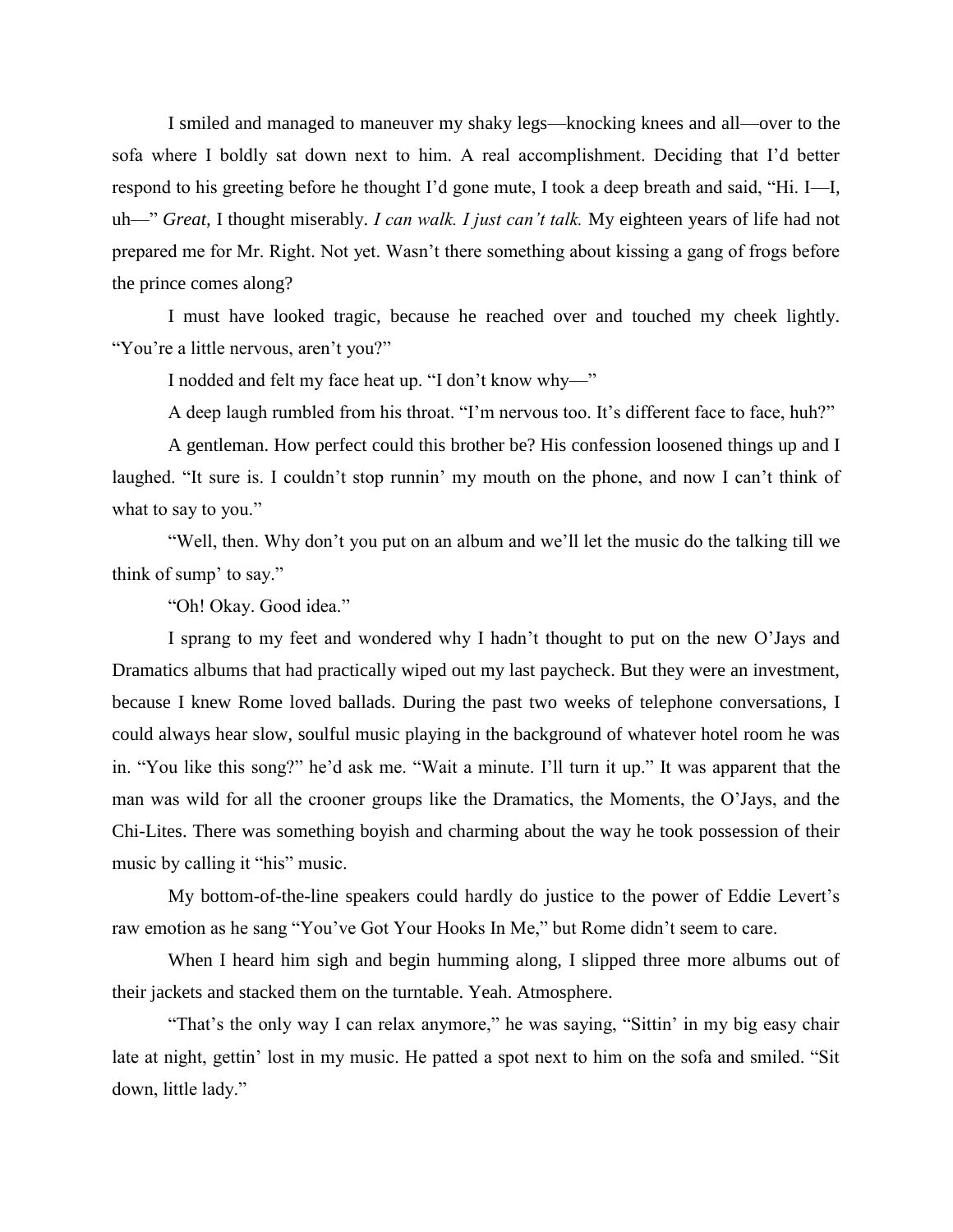I sat.

I felt an overwhelming pressure to say something, and I finally came up with something asinine. "So—how was the road?" I resisted the urge to slap myself.

He shrugged one shoulder and gave me a long, steady look before answering. "Lonely."

Now I might have only been eighteen, but even I knew better than that. "Oh, come on," I said skeptically. "I saw all those girls hanging around by the team dressing room."

*Flame on!* What the hell was I saying? After all, one of those girls hanging around the team dressing room had been *me*. No, wait. I was different. I was only hanging around after the game to wait for Shelly and to get a look at that horse… Right.

His amused grin told me that he'd noticed my blush. I tried to think cool thoughts.

"You're right about all the girls," he was saying. "There are some guys on the team that go through two or three a night. Like it's some kind'a damn hobby or something."

I narrowed my eyes at him. "But not you, I suppose."

Instead of a verbal response, he gave me a piercing look—part hurt feelings and part anger. I either couldn't or wouldn't look away. I'm still not sure which. It was clear that we were studying each other.

"As I was saying," he continued, "some of the guys can't wait for road trips. They've got girls in every city, and that's not counting stewardesses, hotel clerks, and all the rest. Man, I don't know how they do it and still play ball."

"Stewardesses, huh?" I murmured. And I'd always thought that the only good reason to be a flying waitress was the travel opportunities. Now I knew the real reason. Date potential.

"Oh, yeah, little lady. Professional athletes probably make up the biggest percent of the Mile High Club."

"What's the Mile High Club?"

He started to laugh, but after giving me a quizzical look, he instead patted me on top of my head. "How old are you?"

"Twenty," I lied.

He nodded his head thoughtfully. "Mm-hmm. I was right about you. You're sweet."

*Sweet?! Damn! I knew I should have gone braless. Oh, well, I don't want him to think I'm some groupie or something.* So I settled for "sweet" and smacked his arm playfully. "I'm grown."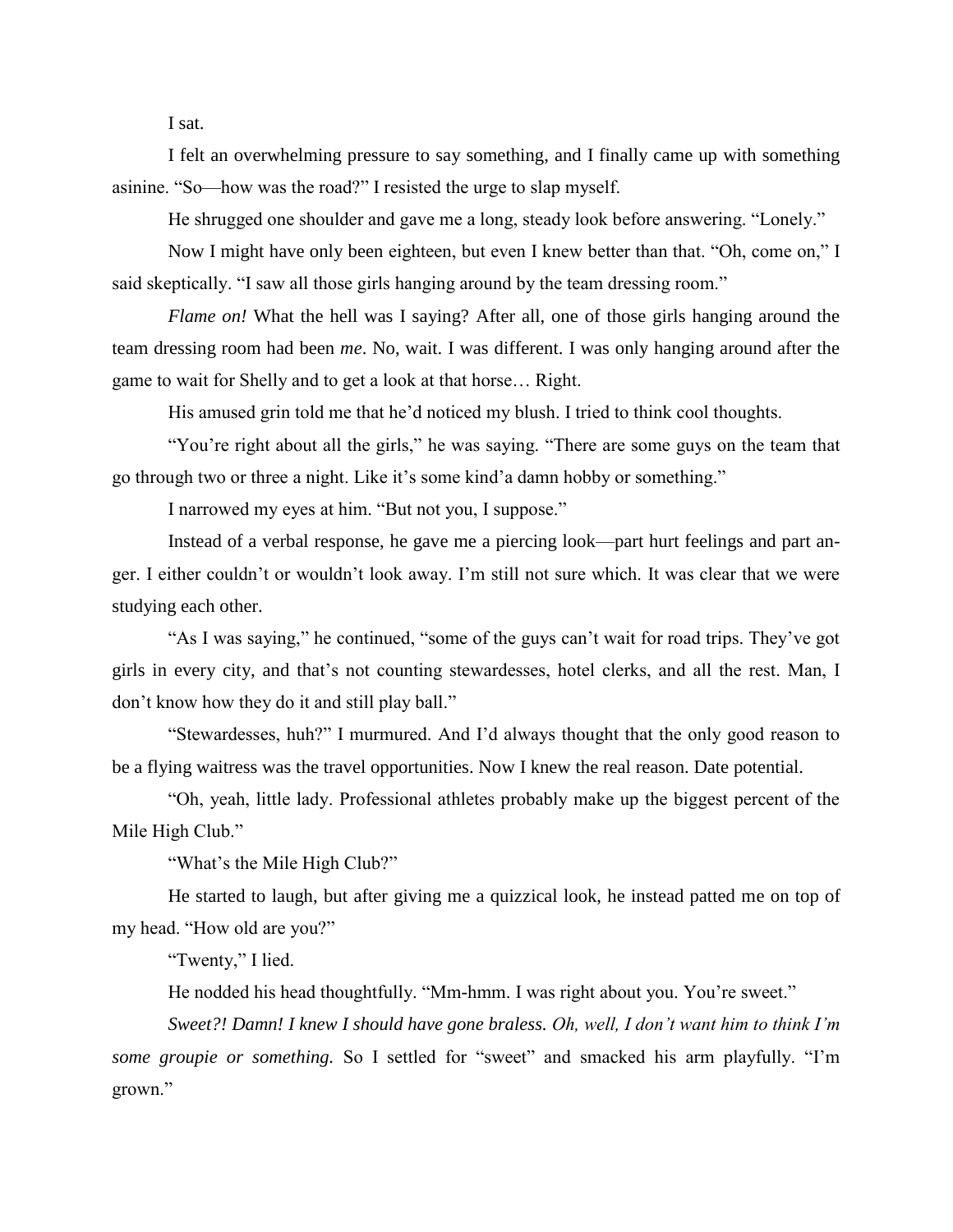His eyes did a slow scan of my body and he nodded his head. "Oh, yes. I can see that." *Flame on!* Another blush. But at least we had moved into the realm of flirting. Progress.

L.J. Reynolds was crying a song from my old stereo: "I Want to go Outside in the Rain." Rome closed his eyes, leaned his head back against the wall, and sang along.

"You have a nice singing voice," I murmured, genuinely impressed.

But Rome was lost out there in the rain with L.J. and didn't hear me. He sang along without missing a lyric until the fade-out. When he opened his eyes, he looked at me hard. "I am *not* a member of the Mile High Club," he said softly.

"Okay," I whispered, still not getting it.

He broke into a smile. "I'll explain it to you someday… when you're a little older."

I knew he was teasing me, but I didn't care, because I was sure he was about to kiss me. But he didn't. He leaned back and yawned, stretching his arms over his head.

"Hey, Rose."

"Yes?"

"Why don't you go on and turn the stack?"

"Huh?"

Pointing at the stereo, he displayed his dimples again. "The records."

"Oh! Right." I sprang up and fidgeted around with the albums until we had music again. "Uh, would you like something to drink?"

"Just a glass of water—that'd be fine."

I fetched the water and placed it on the coffee table.

"You got any jazz?"

"No. I tried to swipe a couple of my Daddy's Miles Davis records when I moved out, but he busted me at the door."

"That's okay, little lady. I like what you're playing. I was just wondering what you had in your collection." He smiled and reached into his pocket. "Do you mind if I smoke?"

"No. Go ahead. I'm used to it."

Without taking his eyes off mine, he lit up and took a puff of his Marlboro. "Who smokes around you? You don't, do you?"

"No. But my Mama used to smoke like a fiend. Our living room looked like a night club with all the smoke hangin' in the air."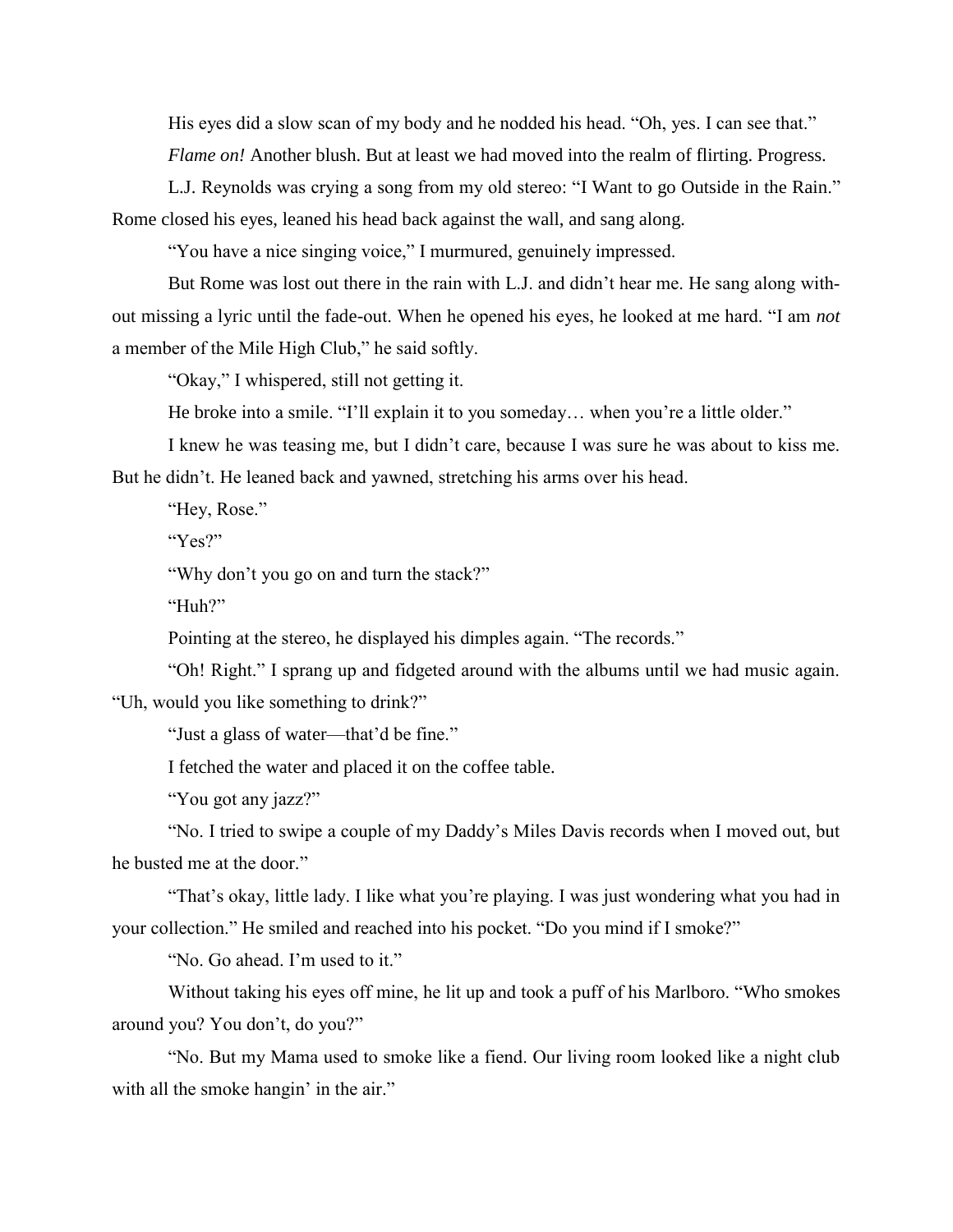"Oh. Your Mama, huh? So—none of your men smoke?"

So that's what he was driving at. I rolled my eyes at him. "I don't have any *men*." "Oh, just one man then, huh?"

"No. I don't have *any* men. If I did, I wouldn't be sitting here with you, would I?"

This was actually my idea of conversation back then. Remember, I was only eighteen.

"How do I know that?" he asked. "I could be just one of many."

"So could I—be just one of many."

"But you're not. It's like the song says—you're as rare as a rose in winter."

Then he started singing again and all I could do was stare at him and sigh.

What can I say? I'd never been serenaded before. And he was so subtle. He sang along softly—not one of those loud, hammy performances like the guys bellowing into their dates' ears at high school dances. I rested my head on his shoulder and watched his fingers snapping in time to the music. With his free hand, he reached for one of mine and I stared at it. It shouldn't have surprised me that his hand was nearly twice as big as mine. At the Virginia game, I'd watched Rome Lewis palm the basketball, swing it back behind his body and up in an arc over his head to avoid the reaching hands of a defender. Then, without ever touching the ball with his other hand, he had passed it downcourt to his teammate like it had been shot from a cannon. Basketball hands. But now this athletic hand held mine like it was a piece of fine china. He brushed his palm gently against mine, entwined our fingers, let go, traced light circles in the center of my palm with his forefinger, and then repeated the process, but never in the same order. His touch was not rehearsed. It was spontaneous and full of whispered messages. And I was listening.

The concept of time suddenly shifted, making no sense, and I was surprised when he patted my hand and announced that it was time for him to get rolling. Hadn't he just arrived? Or had he always been there? He stood up and I walked him to the door, hoping that I'd done something right—anything that would make him want to come back and see me again.

"Thanks for the music, little lady."

"You're welcome. Thanks for the singing."

"Aw, man," he murmured. He reached up and tapped his forefinger on the ceiling selfconsciously. I couldn't help smiling. He didn't even have to straighten his arm. I was in the presence of a bashful giant.

"I like talking to you," I offered.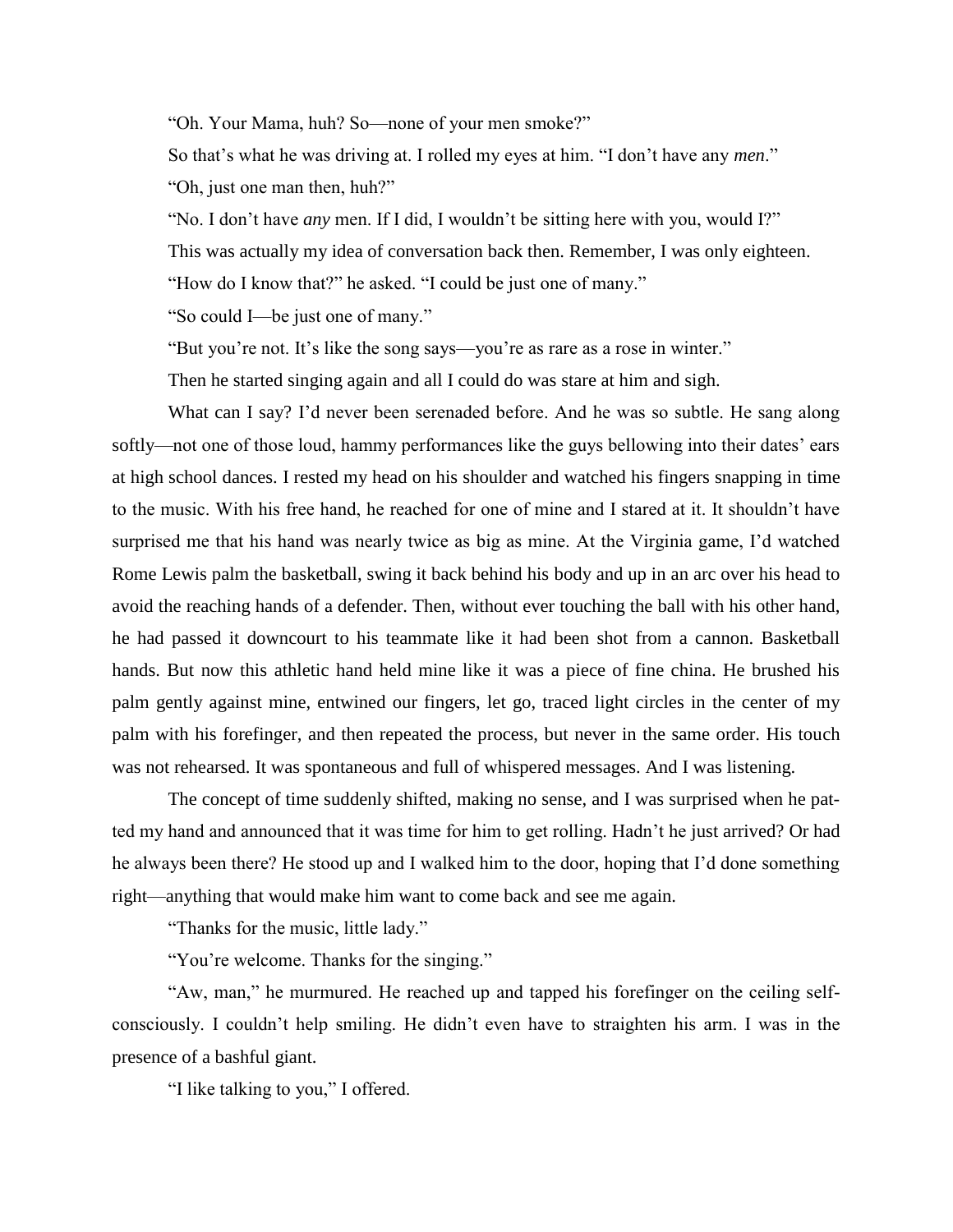"I like talking to you too, Rose." He smiles. "I *love* your name. You know why?" "Why?"

"The song, remember? You're like a rose in winter. And you are, you know."

"No, I'm not."

"Yes, you are. You're rare, all right."

"Come on," I laughed. "You don't even know me. Not really."

He took a step closer to me and looked at me hard—the same way he'd looked at me that night at the game—like he was searching for something behind my eyes. "I know you."

I shivered.

Suddenly his voice was casual again. "Hey. I mean, look at all these books you got around your crib. Not a lot of girls your age enjoy reading. Have you read all these books?"

"Well, not all of 'em. Maybe about three-fourths of 'em. I'll get around to the rest. See, I've never been anyplace but New Orleans and now Kentucky, so when I read books like *War and Peace* and *From Here to Eternity*, I feel like I've been there. You know, Russia and Hawaii and places like that. Especially Hawaii. I sure would like to see Hawaii someday."

He smiled and took my face in his hands. His palms were hypnotically warm, like sundried laundry, fresh off the line. "Maybe you'll get to travel one day."

"Maybe," I croaked. A long silence followed, but I didn't know how to break it. Thank God he did.

"Rose."

"Mm-hmm?"

"I—I've got a feeling about you."

"What kind of feeling?" I whispered. His face was looming so close above mine that anything else would have seemed like shouting.

I watched his eyes scan every detail of my face, from my forehead to my chin before those luscious lips parted to answer my question. "Unexpected."

I felt a chill on one side of my face as his hand left it to move around my waist. His other palm slid around to the back of my head to pull me closer.

It was the strangest, most exotic kiss I'd ever had; it came at me one section at a time. A gentle touch of his bottom lip was accompanied by a sound from his throat that was half-sigh,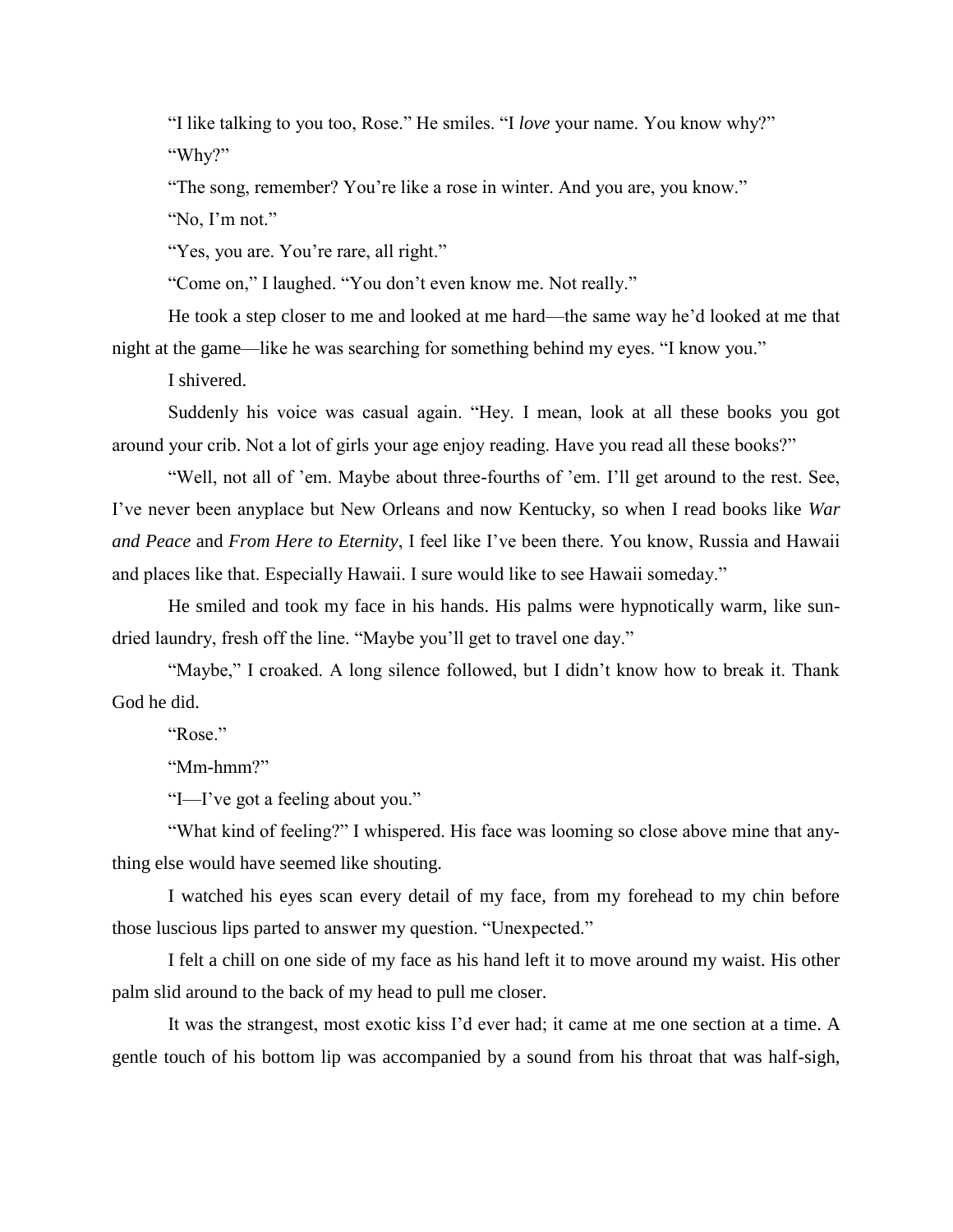half-moan. Then he took my whole mouth with a more insistent pressure, only leaving it to brush his lips across my forehead, down the side of my face, and then rest at my ear. "Rose—"

I buried my face in his chest and inhaled deeply. The scent of his freshly-ironed shirt, the faintest trace of cologne, and a light essence of coconut balm from his hair filled my senses. I couldn't believe I was doing it, but I reached up with my left hand and unbuttoned one of his buttons before pressing my lips against the warmth of his skin. I rose up as high as I could on my tiptoes and searched for his mouth. In one swift movement, he wrapped both his arms so tightly around my body that I could feel his fingertips digging into the front of my rib cage. That's right. I said the front. Hey. The man had long arms.

My shoes had long since been abandoned and I could feel my toes barely grazing the floor as he lifted me, pressing my body into his. That was the moment I finally understood all my high school girlfriends who had "fallen" from virginity because they "just couldn't help it." For the first time I wanted a man, body and soul. But at that moment, mostly body. I can't lie. No time to think about the consequences. I had rounded the bend with Rome Lewis. I was his for the taking. All he had to do was take. But he didn't.

I was at the height of my new-found passion when I heard him let out a long sigh. His grip relaxed and my feet were back on the floor. I looked up into a serious face. "What's wrong?" I whispered.

"Nothing's wrong. It's just time for me to go. I could mess around and get carried away with you, girl."

I suddenly felt like a romance-novel seductress. "Well, maybe I wouldn't mind."

He responded with a smile and a quick, chaste kiss to the top of my head. "I'll call you, Rose. Stay sweet."

"Good-night, Rome."

That night I experienced hours of fantasy-driven insomnia.

\*\*\*

I didn't hear from Rome for a week and a half. By the time he finally called, I was into the midnight hour of another no-telephone-ringing Saturday night. I had just about given up on him when the phone finally rang. I waited for two rings before answering. "Hello?"

"Hello, little lady."

"Rome?"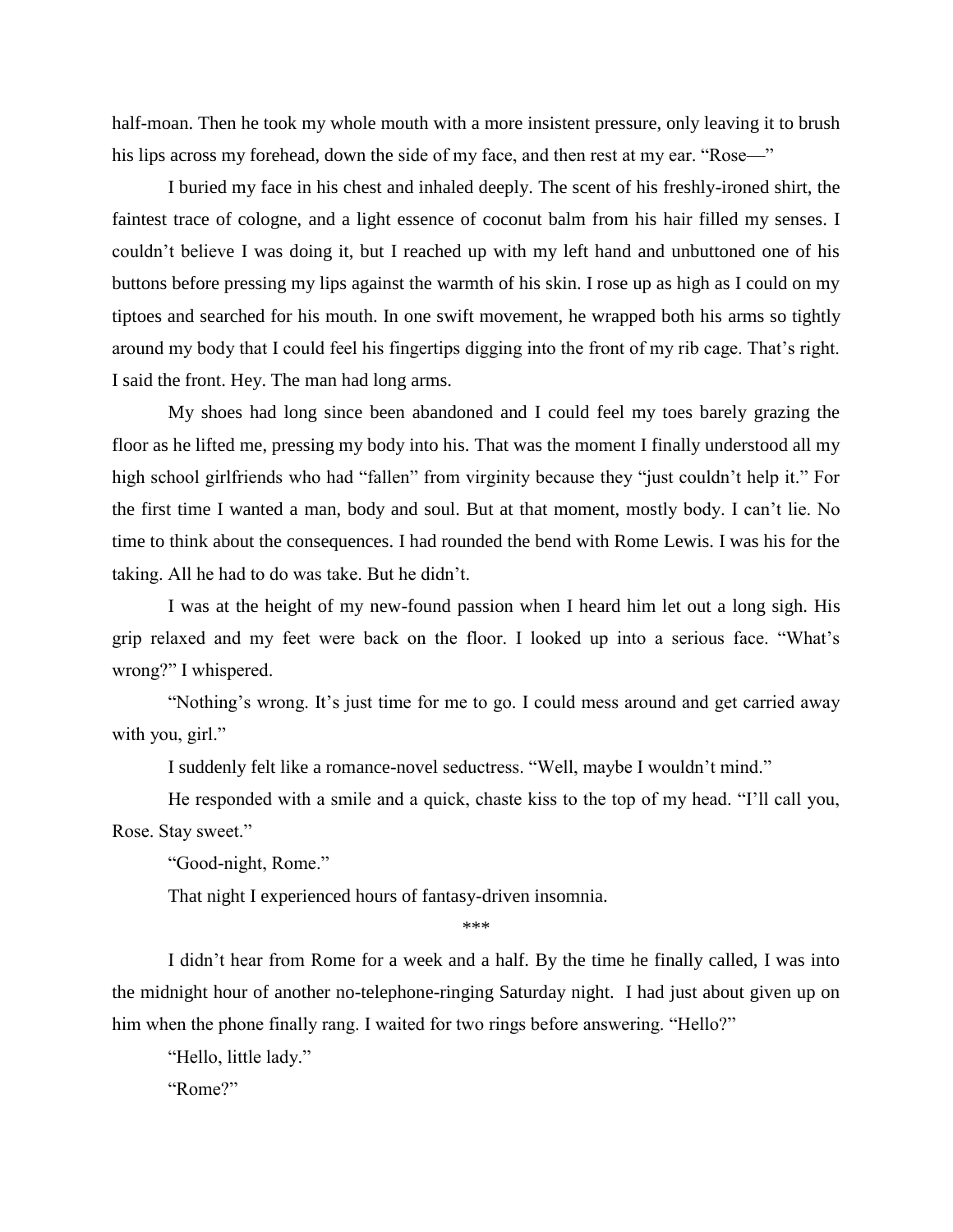"Yeah. Listen… I'm sorry it took so long for me to call, but I had some thinking to do." I didn't like the sound of that. "And?"

"And I know it's late but—I was just sitting here in my big chair listening to my music and… I thought you might like to come over and join me. You know—check out my collection. What'chu think about that?"

"I think—yes. I'd love to listen to some music with you."

Silence.

"Rome? You there?"

"Mm-hmm. I'm here. You sure it's not too late?"

"Rome, look. I'm not very good at playing all those games like hard-to-get and all that. I want to see you and I don't care what time it is."

More silence. Then: "See that? I told you you were rare. I'll pick you up in a few."

\*\*\*

I almost laughed when I saw his car. The six-foot-nine-inch man of my dreams drove a black 240Z that looked like a toy when he stood next to it. After I got in, I couldn't resist peering out the driver door to see just how he intended to fold up all those long limbs of his and get them into that tiny sports car. But he did it—effortlessly. Deceptive amount of leg room, I guess.

We talked and listened to his cassettes until we arrived at a palatial ranch-style house in a much nicer section of town than the one I lived in. He pressed the button on a remote control clipped to the sun visor, and the garage door silently ascended. I didn't say anything, but I'd never even seen an automatic garage door before. He waited until the garage door closed and then got out and opened my door. When we went inside, the house reminded me of a museum. The long, formal table and matching china cabinet were definitely *not* from a Montgomery Ward bargain basement sale. Rome pulled me along by the hand through the dining room and to the door of his den.

"Can we turn on the lights so I can see the rest of the house?" I asked.

"Well… this is the room I really wanted you to see."

I smiled. "Your music room, huh?"

"Right. And I fixed it up just for you. Close your eyes."

I closed my eyes and felt Rome's hands around my waist, guiding me into the room.

"Okay. You can open 'em."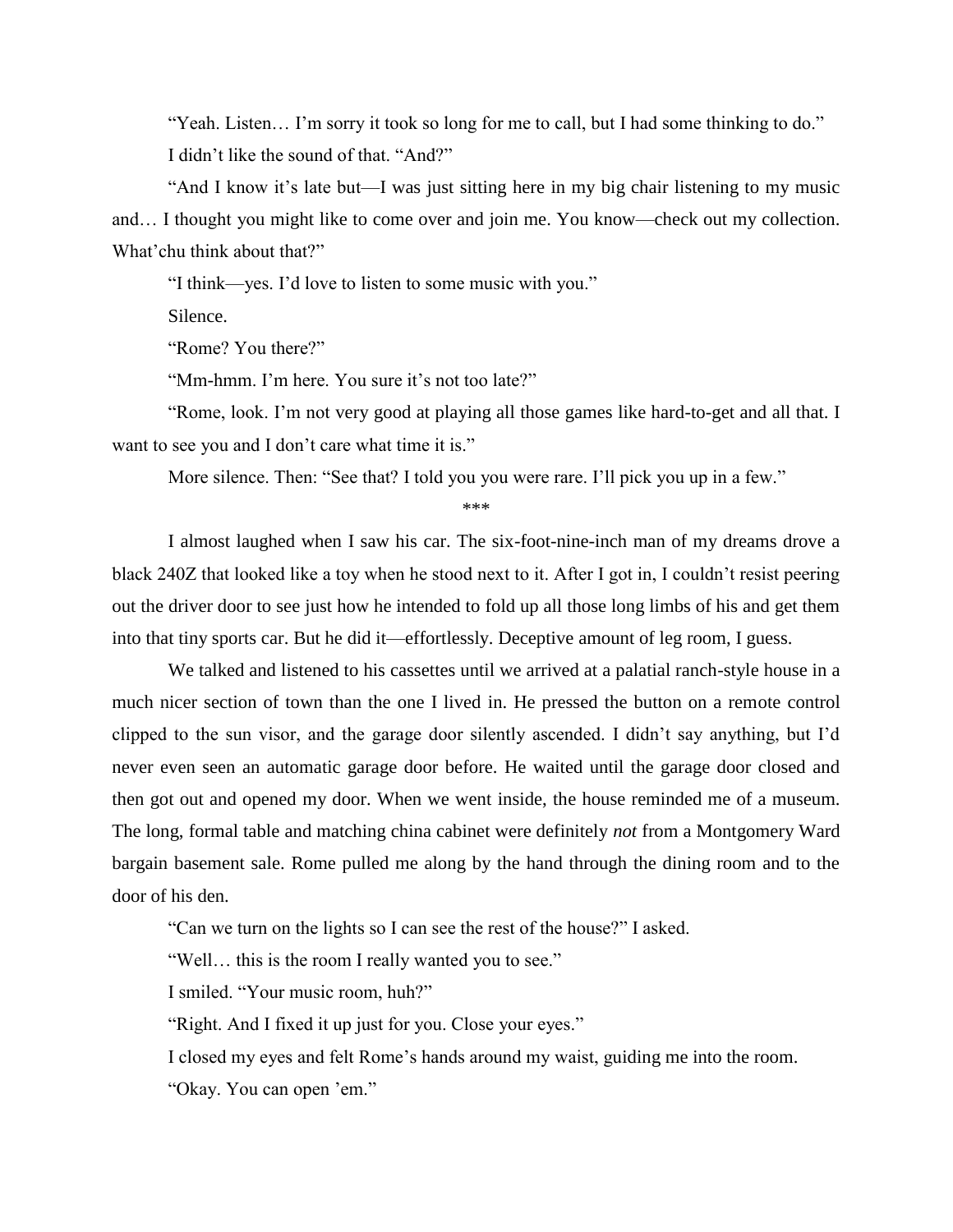I opened my eyes and blinked at the biggest fireplace I'd ever seen—with a warm fire crackling away inside. In front of it lay a large wooly gray rug piled high with pillows of assorted colors and sizes. Rome hurried over to the built-in shelves lining the entire left wall of the room, which held albums, a turntable, a reel-to-reel tape player and enough other equipment to launch the house into space, I was sure. He flipped a few switches, and the room was filled with the sounds of an orchestra playing the intro to "Stairway to Heaven." I turned in a complete circle, staring at the high ceiling.

"Quad systems. Two of 'em," he informed me. "The sound comes from the ceiling and all four corners of the room, so I'm surrounded by music."

I smiled at him and then caught sight of the only piece of furniture in the room—a plush, forest green lounge chair—king size. "Your chair."

"Mm-hmm. But I'm not sitting in it tonight."

"Well, where then?" I asked, seeing no other place to sit.

"It's a chilly night," he said, easing himself to the floor to adjust the pillows. "I thought we'd warm up right here by the fire."

"Oh, I get it. This is the part you fixed up for me, huh? You got some kind of ideas I don't know about?"

"Maybe." He smiled and patted a cushion next to him as he stretched out his long legs.

After slipping off my shoes, I knelt down facing him and felt myself falling in love way too fast. He reached for my hands and pulled me down into his arms. This time there were no preliminaries. We were instantly locked in a deep kiss.

While Rome taught my body wild new sensations with his hands and whispered song lyrics into my ears, my emotions continued freefalling into dangerous territory. A tingle shot though my body and I grabbed his face with both hands. Tears stung my eyes, but I didn't know how to tell him what I felt, or whether I even should. I was afraid of scaring him away with the intensity of my emotions. He turned his head to kiss my palm and then he stared into my eyes for a long stretch of time. All around my head was the sound of a familiar voice—Eddie Levert wailing "Let Me Make Love to You*.*" Rome's dimples made an appearance before his soft laugh, and I grinned at him. That song was our cue, and we both knew it. With shaking hands, I reached down and began to pull up my sweater, but he grabbed my wrist, stopping me.

"You sure you're ready for this?"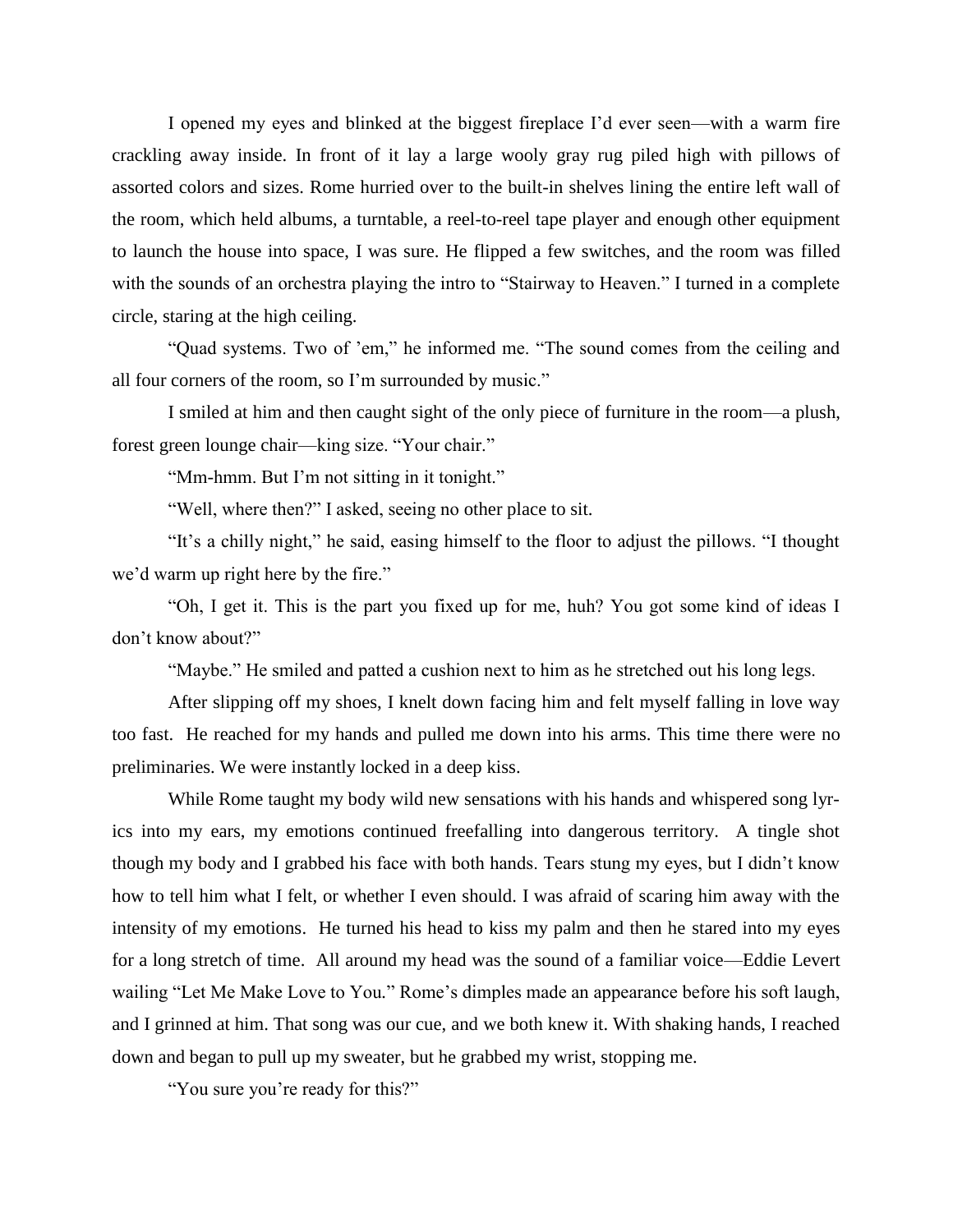I nodded my head and even managed one syllable. "Yes."

"Okay, then. Sit up and raise your arms up."

I did, and felt my sweater glide easily over my head. Next, he went for my jeans, which were pretty tight. But he seemed to have no trouble getting me out of them. My bra and panties seemed to present no problem for him either. I barely felt them disappear. He paused just then, giving my body one long sweeping gaze, which made my heart thump wildly. I don't know whether it was sexual excitement or just stark fear at being scrutinized in my birthday suit by a man, but I was too petrified to move. He rose to a sitting position to undress himself, and I relaxed enough to notice his broad chest and the smooth finish of his skin. The firelight danced on his bare shoulders in a thousand different shades of gold and bronze, with that blue-black undertone unique to brothers. You know—that deep darkness that reminds the eyes that they're looking at a descended Son of Africa.

Suddenly, something about the whole scene ran a shiver through me. I'd seen him before—watched a reflection of flames gleam on his body. The left side of his face was in shadow, transforming his features into a face I knew from somewhere else—some *time* else. It was the face of a long-lost love, and I felt an overpowering compulsion to shout out his name. But the name escaped me. To this day, I don't understand what was going on with my emotions that night, but it was the weirdest sensation of déjà vu I've ever had.

I managed to snap out of it when he leaned down to kiss me again. After a gentle brush of his fingertips across my forehead, he slowly lowered his body over mine. And we touched.

It was a feeling I've never forgotten over all these years. From my perspective, that first time with Rome was a confusing but sweet blur. The heat of his body pressing against me, intertwining legs, clinging arms that pulled me into a place that felt familiar, even though my mind told me I'd never been there before. I was aware of an intermittent pain, but it seemed too distant and hazy to worry about. And it was eclipsed by the comfort I felt in the way he held me. Everything was so right with Rome. Nothing like the clumsy, heavy breathing of high school dates, whose grabby hands made it easy to say no.

I listened to his breathing. It was deep but rhythmically slow, in perfect sync with his body movements. His heartbeat was strong and so loud, I could actually hear it. It sounded like a drum. And he paid as much attention to my eyes as he did to my body, with that same soul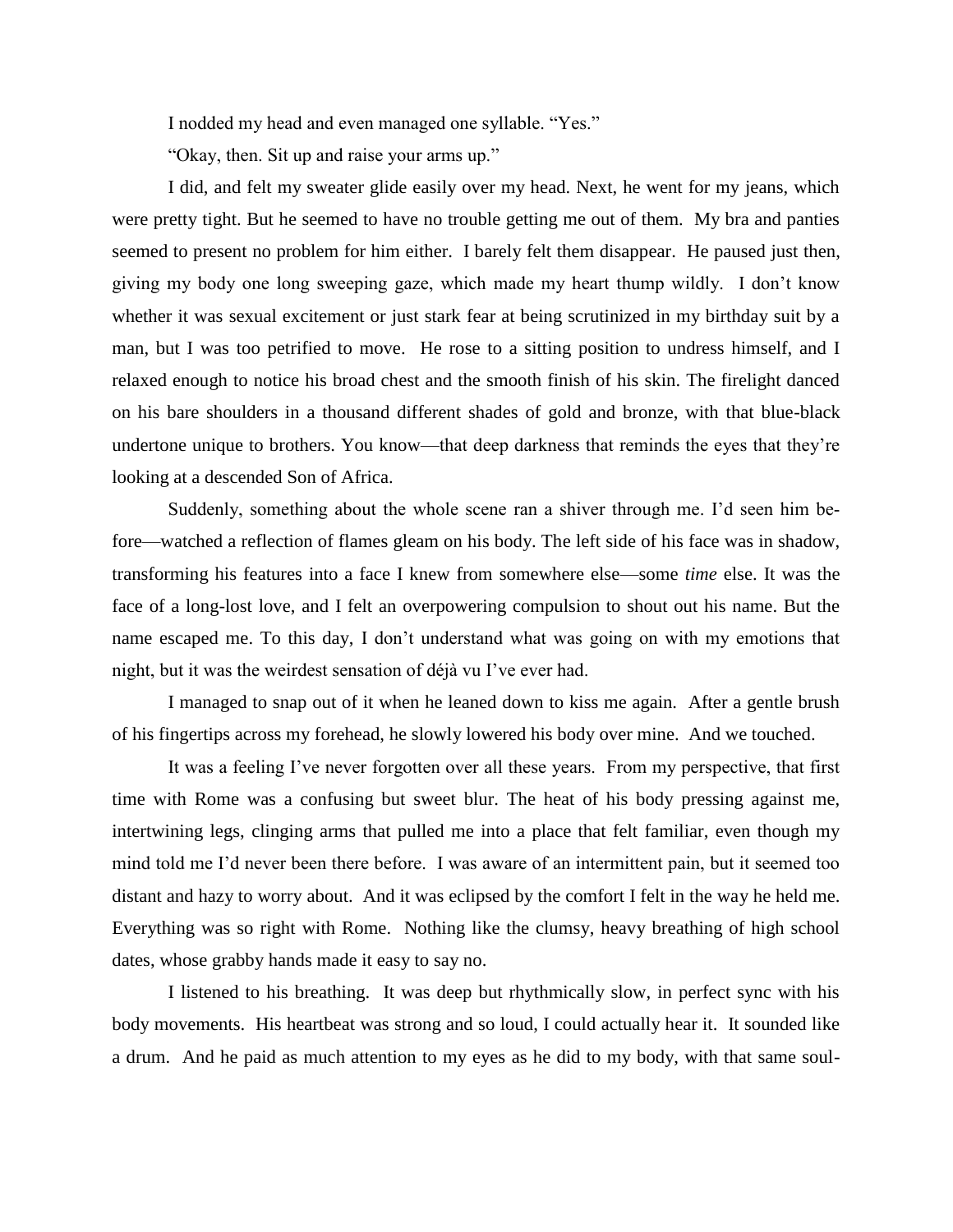searching gaze. The only time his eyes left mine, his voice was in my ear, repeating my name over and over: *Rose… Rose… Rose…* 

Heaven doesn't begin to describe it. But then everything stopped—abruptly. He raised up on one elbow and stared down at me with a shocked expression on his face.

*It can't be over*, I thought. I didn't think I'd technically "gone all the way" yet.

"What's wrong?" I whispered.

His chest rose and fell a few more times until his breathing returned to normal, and he finally spoke. "You never—you never did this before… did you?"

My mouth opened, but no sound came out.

"Oh, God," he moaned. "Get dressed."

I wasn't sure I'd heard him right. "What?"

He was already slipping on his slacks. "I said get dressed. I'm takin' you home."

"Wait… Rome—" I struggled to get into my jeans and sweater, not wanting to have this conversation while undressed. "Did I do something wrong? Are you—mad or something?"

He was just about to pull his sweater over his head, but stopped to give me a pitying look. "No, baby, no. I'm not mad at you." He strode over to turn off the music and returned to where I was still fumbling with my sweater. By this time, I was a mess of silent tears.

Dropping down on one knee, he gathered me up in his arms, but something about the way he did it felt different. Oh no. A "brotherly" hug. I degenerated into full-scale sobbing.

"Don't cry. Look. I'ma tell you the truth, Rose. Look at me."

I blinked and tried to look at him.

"I don't want to be your—first time. I'm not the right man."

"Yes you are," I wailed. "I love you."

"Don't!" he said loudly. "Don't love me. Look. I'm sorry. I didn't have any business makin' you love me. You need to find yourself a younger man—and take your time."

"But I want you! I felt so *right* with you… Everybody has to have a first time, you know." I knew I sounded like a kid, but I couldn't help it.

"I'm not the right man," he repeated, shaking his head and looking miserable.

"You think I'm just a kid, don't you?"

"No. That's not it, baby."

"Then what is it? Please don't send me away like this. Tell me, please."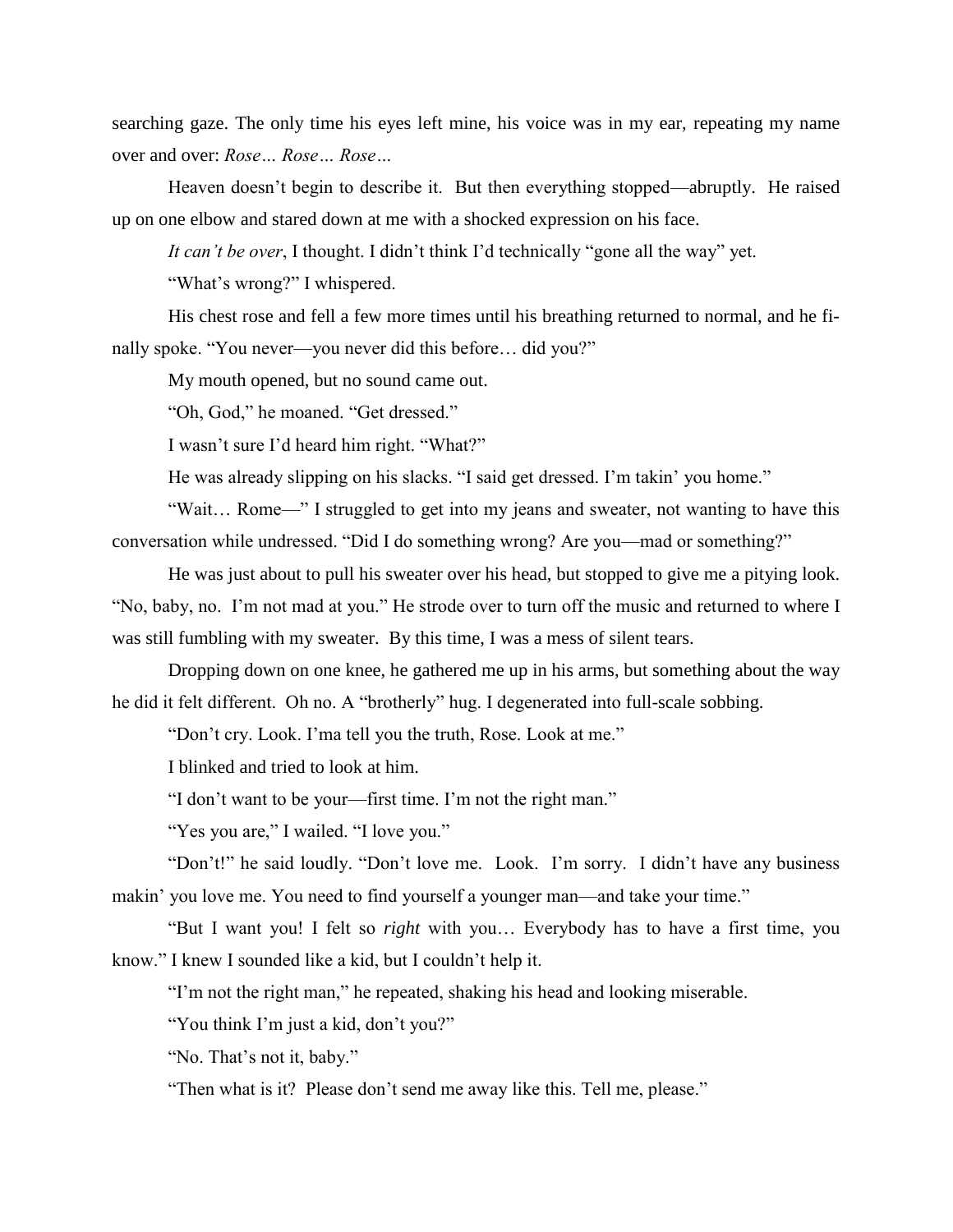He seemed angry at having to tell me the truth. "All right. Look… You know why all the lights were out and I brought you straight back here to the den?" He didn't wait for an answer. "Because I was afraid you'd see my boy's room. Rose, goddammit, don't you get it?" He grabbed my shoulders tightly and whispered, "I'm not the right man, baby. I'm married."

\*\*\*

I waited until 6:20 that morning before dialing Shelly's telephone number. I knew that she'd probably been out all night drinking, and would curse me out for waking her up, but I didn't care. She deserved it. After five rings, she finally answered.

"Shit! Whooza hellzis? Gotdammit!"

"Wake up, Shelly," I shouted clearly into the mouthpiece. I tried to make my voice hit her like a bucket of ice water over the head.

"Rose? Ya sorry bitch! Somebody's ass better be dead!"

"Not yet, Shelly. Not till I get my hands around your scrawny little neck."

"What the hell you talkin' 'bout, girl?"

Just trying to force out the words made me lose all composure. I'd been sobbing uncontrollably ever since Rome dropped me off at 2:15, with only my rage at Shelly providing me with a short respite. "You lied!" I wailed. "You told me the only married players were that big furcoat-wearin' fool—that center—whatever his name is."

"Artis Gilmore."

"Yeah, him. And that other one—that Eddie Roth guy!"

"Yeah, they' both married. I seen their wives at the game. Wait! Oh, shit, girl! You tryin' to tell me—Rome Lewis? He's married? Ooh! And you finally hooked up with him?"

"Y-yes."

"Oh, shit! And you *sure* he's married?"

"Yes, Shelly, that's what he told me. He's married."

"No shit! Ooh, girl! Don't tell me you finally had your first time—with Rome Lewis?!"

"No. Not exactly. He—he didn't want me, Shelly."

"What? Wait a minute, girl. I got a pretty vicious hangover, and you ain't exactly makin' sense here."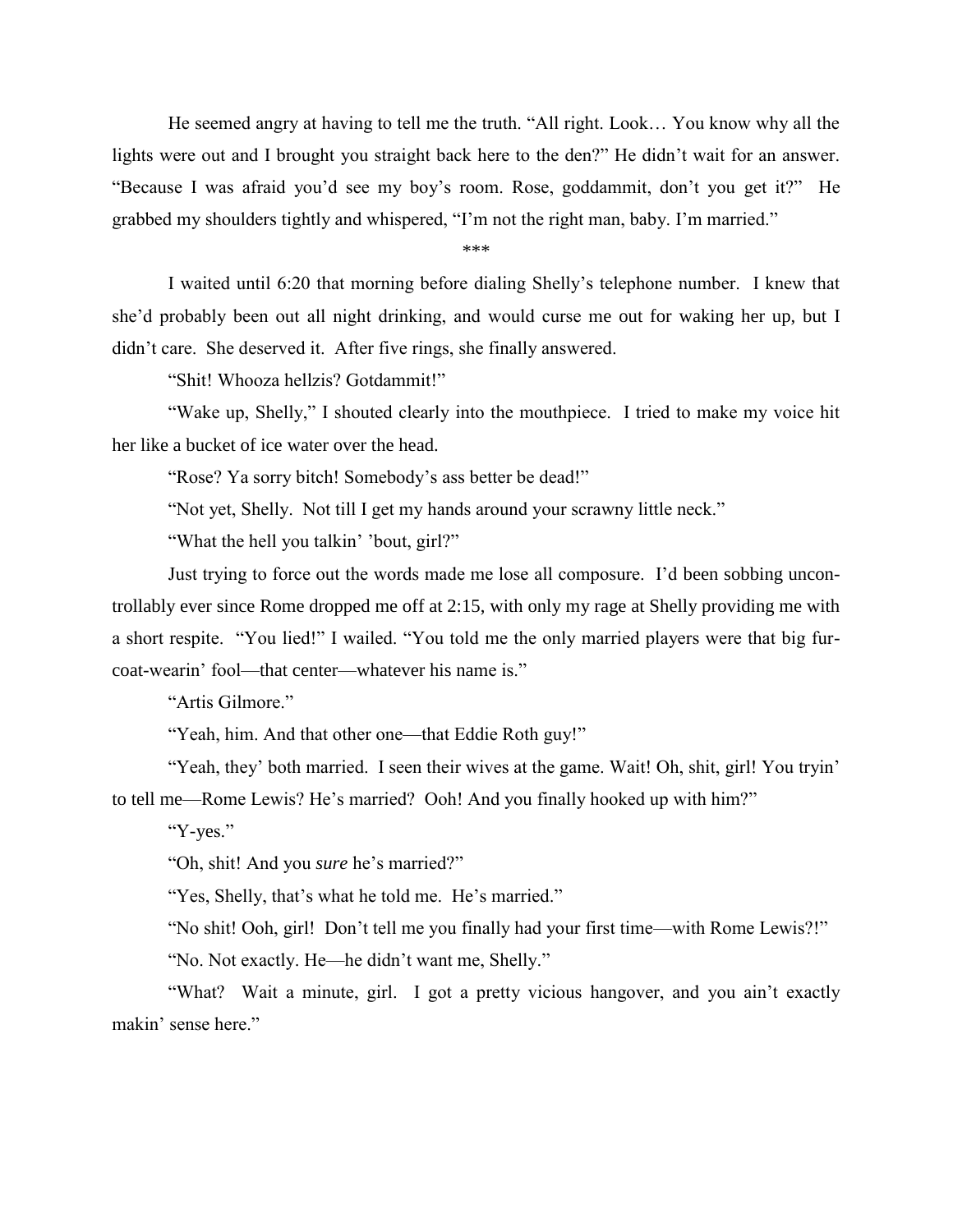"I think—I think I love him. And he's married! And he doesn't even want me. I could chop your drunk head off, Shelly! I was a happy girl before I went to that damn game with you. I never thought I'd get into some mess like this. A married man…"

"But I didn't know the brother was married, Rose. I swear to God I didn't."

"But why'd you tell me they were all single, Shelly? If you didn't know? I would'a never given him my number."

"I'm sorry, girl. Really. But come on now. Nobody falls in love in no two weeks. Not *really* in love. You'll get over him." She coughed out a little half-drunk laugh. "I mean, come on. You're only eighteen. You'll find somebody else."

*Somebody else*. It was the first time those two words made me flinch. But it would not be the last.

\*\*\*

I tried to hate Rome. As I tossed and turned in my bed, I called him a dog and muttered about how his wife would feel if she knew he was out chasing girls the minute her back was turned. And how would I like it if he had done the same thing to me? After a week of this, I really thought I'd worked up enough anger to cure me of my Rome Lewis fever. But then he called, and my temperature went right back up. I never had a chance.

"Rome?"

"Hi, little lady. I just called so see if you were okay."

"Oh, I'm all right, I guess. I—I'm glad you called. I've been doing a lot of thinking."

He let out a long, tired sigh. "Look, Rose, I just wanted to apologize to you—"

"No, please, Rome. Let me tell you all these things I been thinkin' about, okay? I know I was a disappointment to you—"

"Stop."

"No, Rome, listen—"

"I said stop, Rose. You are not a disappointment to me. You're not now and you never were. I can't explain how bad I felt that night. I wanted you more than I thought… Aw, man, I got myself into sump'm here… Look. I can't talk right now. We have a home game tomorrow night. Go to the Will-Call window before the game. I'll leave you a couple of tickets and a note. Maybe we can meet up after the game and I can talk to you."

"I don't know if I can, Rome. I mean—"